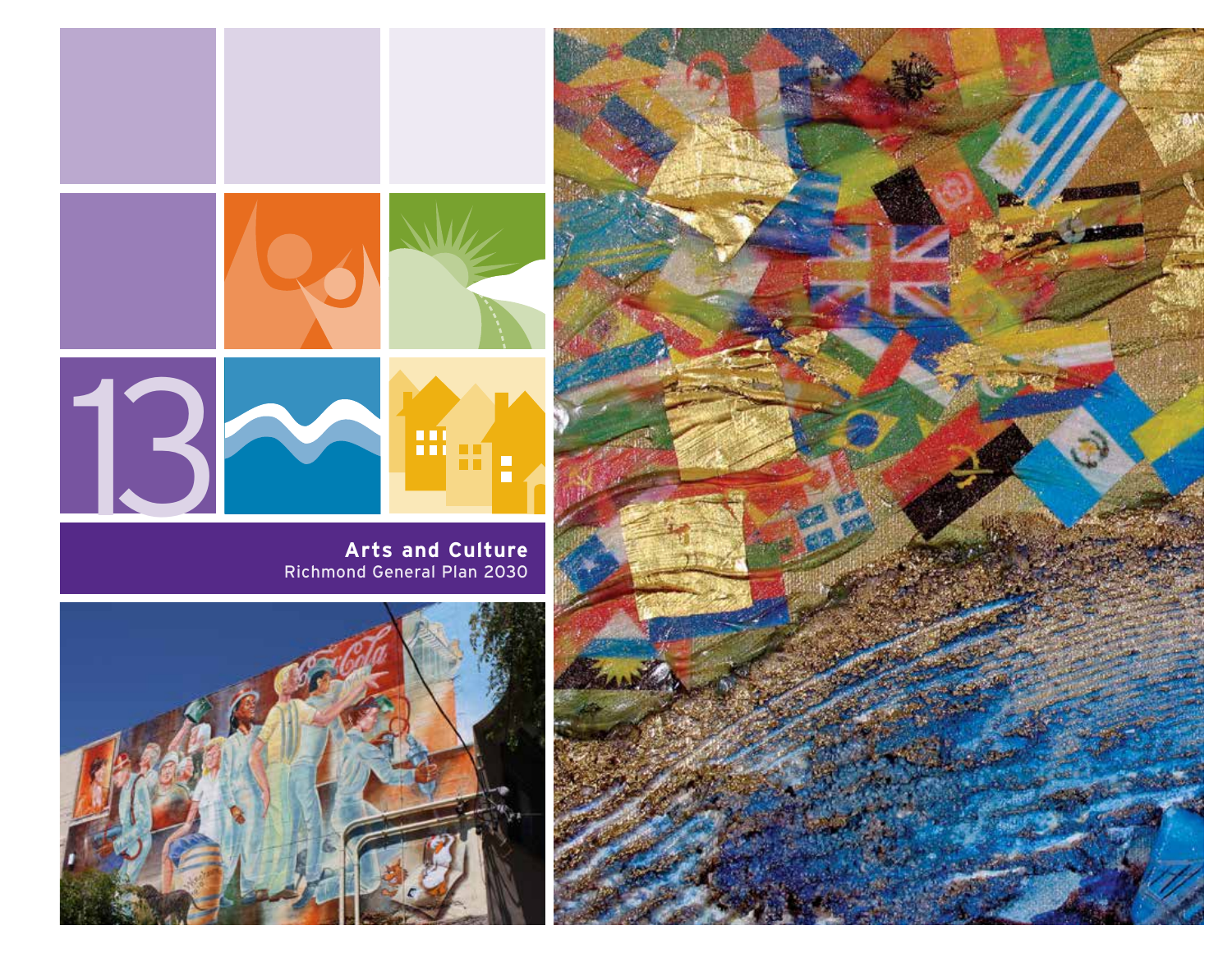# Community Vision

Richmond, California in 2030

The City is recognized as a thriving arts community that celebrates its artists, organizations, programs and events. Strong City leadership, innovative partnerships and active citizenry ensure that arts and culture are woven into all aspects of community life.

Arts-related venues provide enjoyable environments. Works of art are integrated into public places, adding to the City's attractiveness as a place to live. Richmond's heritage and rich diversity are evident in its many forms of artistic expression. Longstanding arts institutions are a source of civic pride, attracting both community members and visitors from the region to experience the arts. Residents of all ages enjoy access to meaningful enrichment opportunities that draw upon Richmond's artistic and cultural resources.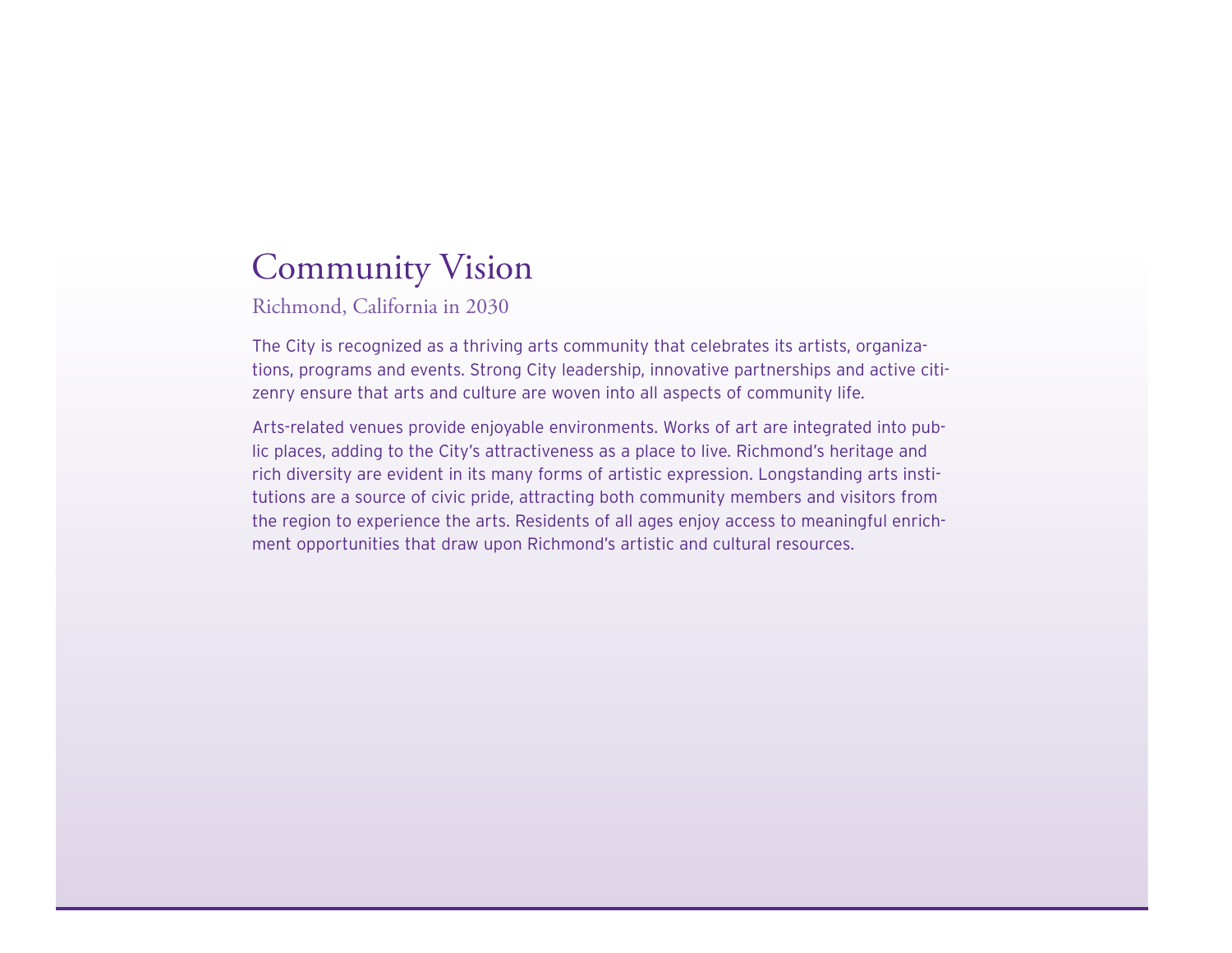

Richmond enjoys abundant arts, cultural and historic resources. The City boasts dozens of historical landmarks and nationally recognized sites and structures. Strong partnerships with long-standing, local arts institutions provide opportunities for residents of all ages to engage in creating and experiencing art. The City is also home to an active community of arts practitioners. A sampling of local talent is evidenced in the unique artwork featured later in this Element (pages 13.13 to 13.17). Richmond strives to expand its standing as a place where artistic expression and cultural diversity can flourish, and where a multitude of art forms are created, performed, taught and exhibited.

The Arts and Culture Element:

- Describes the City's arts and cultural resources;
- • Highlights key findings and recommendations based on an existing conditions analysis;
- Defines goals for integrating arts and culture into the City's future;
- Identifies policies and implementing actions to address challenges and articulate opportunities to nurture arts and culture;
- • Provides a summary table identifying lead responsibilities for each implementing action; and
- • Reviews the existing regulatory framework that guides arts and culture planning efforts.

#### **Purpose of the Element**

The intent of the Arts and Culture Element is to preserve Richmond's cultural assets, celebrate heritage and expand opportunities for arts enrichment. The Element outlines Richmond's approach to integrating arts and culture into the community to help stimulate the local economy, contribute to livability and enhance the urban environment. In order to achieve these aspirations, Richmond will continue to foster a civic environment where the arts can thrive. This Arts and Culture Element represents an important step toward legitimizing the arts as an essential component of civic life that merits investment and consideration in the City's decision-making processes.

#### **Legal Requirement**

The inspiration for this Arts and Culture Element is the shared belief that the arts provide essential contributions to the quality of life in Richmond.



*Various forms of public art including murals and sculptures can be found throughout Richmond.*

Although it is not a state-required element, the City is committed to supporting and expanding the local arts community and its contributions to Richmond's character and vitality. The Arts and Culture Element is consistent with the State of California Government Code (Section 65303) which grants authority to local jurisdictions to adopt additional elements to those mandated by state law when they relate to the physical development of the jurisdic $tion<sup>1</sup>$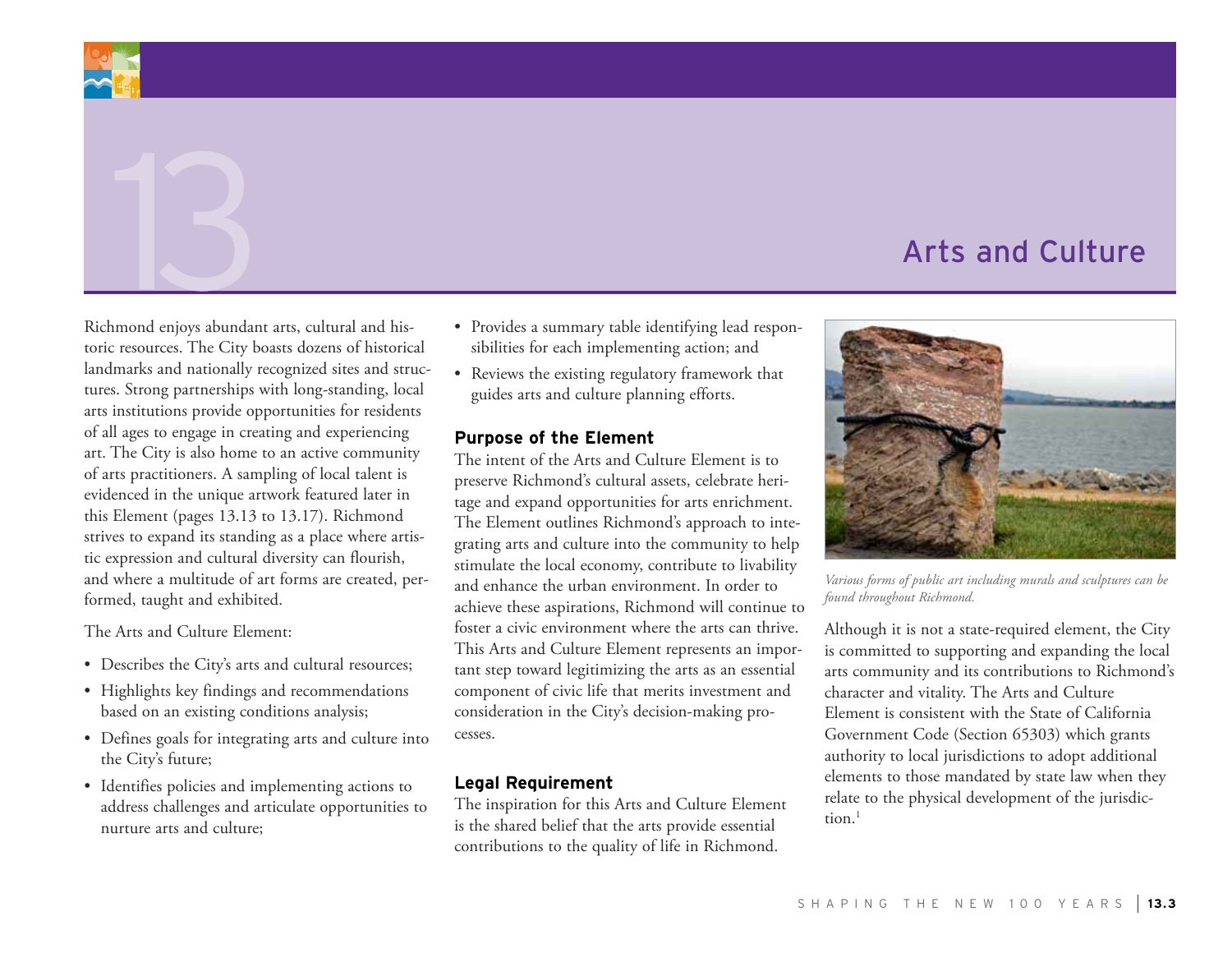

## Richmond Today

Arts and cultural activities have a direct effect on the daily lives of Richmond residents. The arts engage people of all ages, revitalize the community and celebrate Richmond's cultural diversity. On an interpersonal level, artistic endeavors develop essential skills such as creativity, perception and imagination, which fuel technology, entertainment and communications industries. The arts provide resources for youth, improve self-esteem and motivation, reduce absenteeism and promote tolerance and teamwork. The arts bring people together to celebrate, learn about and preserve the contributions of diverse cultures. The local economy can potentially benefit from arts-related employment opportunities, an expanded tax base and increased property values.

The City of Richmond enjoys many arts and culture-related assets. Community arts events and festivals are held throughout the year in celebration of history, culture and arts-related themes. The City has many designated national, state and local historic landmarks and districts. In addition to abundant historic resources, the community takes pride in its extensive collection of public art. Richmond provides arts and cultural offerings including visual and performing arts education through successful public and nonprofit institutions. These Richmond-based institutions provide opportunities for residents of all ages to perform or experience theater, music and dance, and to create or view the visual arts.

Home to an active community of arts practitioners, Richmond is especially attractive to artists because



*Public art adds character to public places. Various forms of public art such as murals and sculptures can be found throughout the City.*

of the availability of affordable housing and studio space and the proximity to urban and natural environments.

The following discussion provides a review of Richmond's existing arts and cultural resources including: public art; nonprofit arts and cultural institutions; cultural facilities; arts education and program partnerships; and events and festivals.

### **Public Art**

Beginning in the 1940s, the City of Richmond recognized a valuable role for art in public places, and since has acquired an impressive collection of public art including memorials, sculptures, murals, historical markers, reliefs and decorative panels, tapestries, banners and artist-designed community gardens. Richmond's installations are concentrated primarily in the Downtown area with an additional cluster at Marina Bay and other works of art distributed among the surrounding neighborhoods of Point

Richmond, Hilltop Bayview, Parchester and East Richmond. The collection reflects unique expressions of Richmond's values and contributes to the cultural backbone of the community.

Public art advances the goals of the City by: adding to high urban design standards; attracting national attention to the City's leadership in the public art arena; and providing a mechanism to meaningfully involve citizens in the design of their environment.<sup>2,3</sup>

## **Nonprofit Arts and Cultural Institutions**

The City's community-based arts institutions provide innovative programs and activities for both residents and visitors of all ages and abilities. Richmond has five major nonprofit arts and cultural institutions:

- The Richmond Art Center;
- The East Bay Center for the Performing Arts;
- The National Institute of Arts and Disabilities;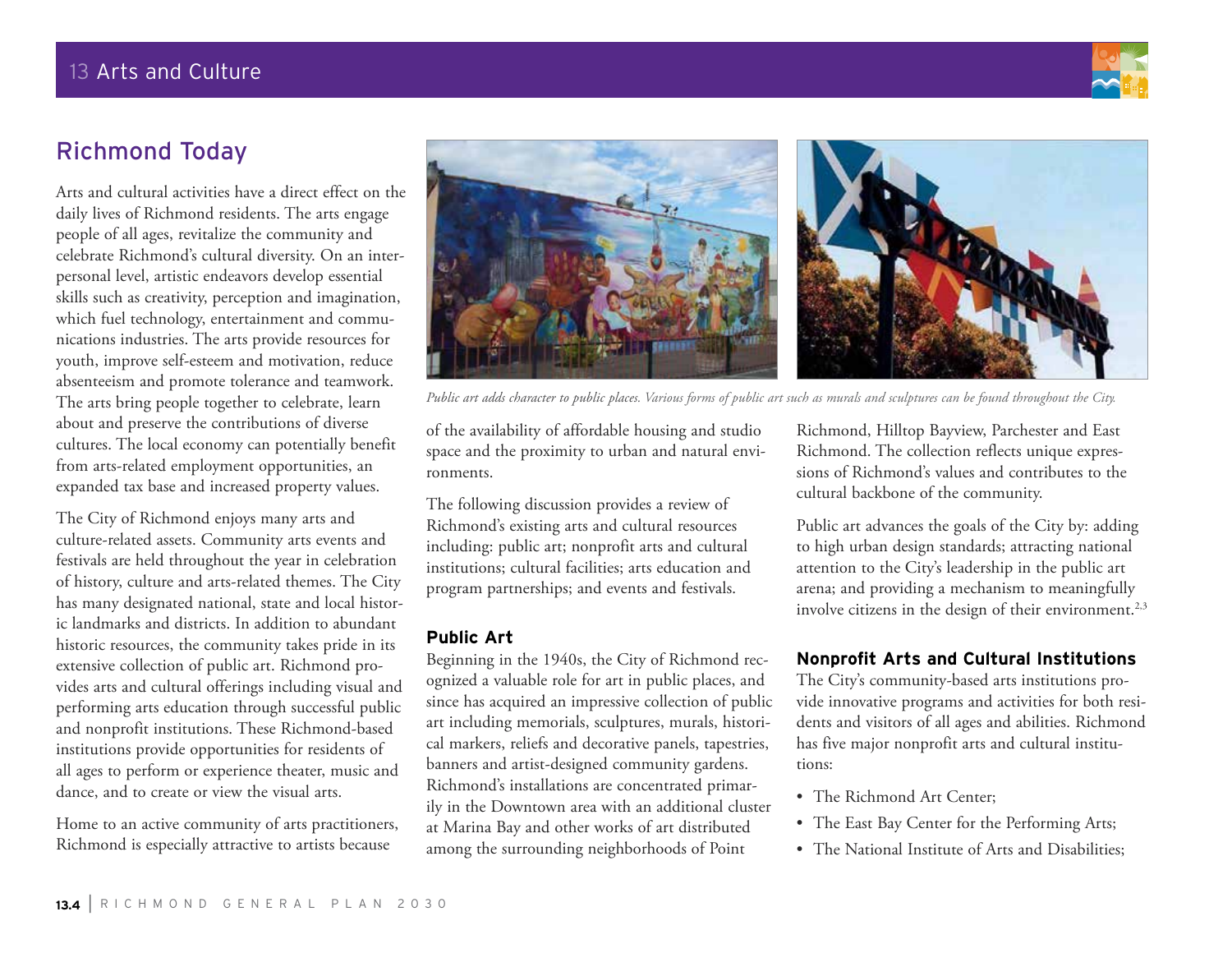



*Nonprofit arts and cultural programs provide a rich array of opportunities for Richmond's youth to explore their creative abilities through the performing arts.*

- The Masquers Playhouse; and
- ArtsChange.

Together these organizations involve around 3,000 participants and attract more than 38,000 audience members each year.<sup>4</sup> Annual operating expenditures of nonprofit arts organizations in Richmond were estimated at more than 4.7 million dollars in 2006. These organizations generate an estimated 3.4 million dollars for the Richmond economy and support about 100 full-time equivalent jobs.5 The role and long-term vitality of these institutions is particularly important in offsetting reduced opportunities to participate in arts offerings through West Contra Costa Unified School District (WCCUSD) and the City.

Arts face significant financial challenges in meeting their annual operating costs, qualifying for matching grant funding and providing necessary upgrades to their facilities. Many of these nonprofit organizations operate out of facilities that

are in poor condition and in need of maintenance, seismic retrofit or upgrades. Following is an overview of each institution's role, programming and facilities.

#### **Richmond Art Center**

Founded in 1936, the Richmond Art Center (RAC) is the Bay Area's longest established art center. It is a private nonprofit community center featuring an array of educational programs both at the Art Center's Downtown facility and throughout the community. The Center seeks to inspire active engagement in visual arts for all ages through exhibitions, education and in-school programs.

The Art Center's well-equipped 25,000 square foot facility is located in Richmond's Civic Center. The facility consists of 6,000 square feet of gallery space, a sculpture courtyard and classroom and studio space to accommodate instruction in ceramics, drawing, painting, weaving and jewelry-making. The RAC has an annual budget of about \$600,000 and the Center is supported by individual donors, grants and the City.

#### **East Bay Center for the Performing Arts**

The East Bay Center for the Performing Arts (EBCPA) is a highly respected nonprofit institution dedicated to ensuring broad community access to high quality arts training. Founded in 1968, the Center has earned prestigious local and national awards. Part of EBCPA's mission is to encourage people to explore the use of cultural heritage and personal creativity as vehicles for reconciliation and social change. The Center offers long-term arts education programs for all with instruction in distinctive cultural forms of theater, music, dance and multimedia. A dynamic community performance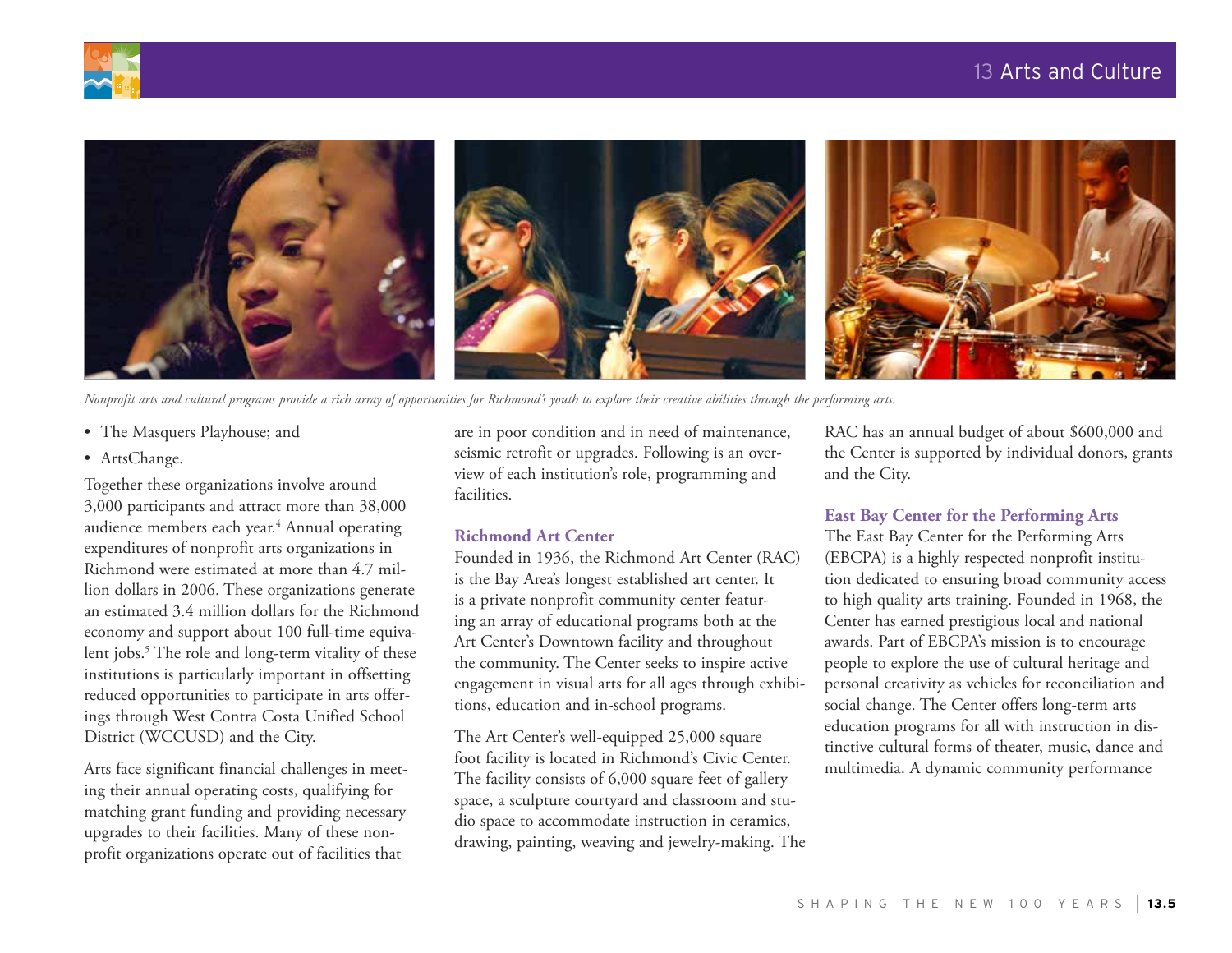



*The RAC's Community Gallery offers exhibit space for original work by local artists, students, faculty and community groups.*

series features concerts, dance recitals, multimedia presentations, plays and musicals.

The EBCPA's main facility is a 12,500 square foot, three-story building located in Downtown Richmond. This facility is home to administrative offices, 20 classrooms and performance space that can accommodate an audience of up to 120. In 2007, EBCPA purchased the building from the City at a nominal rate with an agreement to rehabilitate the historic 1924 structure, which is in need of a seismic and program retrofit. A capital campaign is underway to complete facility renovations. EBCPA has an annual budget of about \$1,365,939, attracts 20,000-25,000 in attendance to performances and events each year and serves more than 2,000 students annually.<sup>6</sup>



*NIAD provides important art programs for adults with developmental and physical disabilities.*

#### **National Institute of Arts and Disabilities**

This award-winning nonprofit art studio and gallery provides a unique art program for adults with developmental and physical disabilities. The National Institute of Arts and Disabilities (NIAD) Center promotes creativity, independence, dignity and community integration. Participants enjoy opportunities to exhibit work both at NIAD's on-site gallery and at other exhibitions. These opportunities contribute to enhanced self-esteem and provide earnings for personal use. The program fosters socialization and inclusion both at the Center and on art-related field trips, and enhances public understanding of artistic capacities of people of all abilities.

NIAD serves an average of 35 adults each day from diverse cultural, ethnic and socioeconomic backgrounds. NIAD's facilities are owned by the organization and in need of renovations estimated to cost approximately \$300,000. Their annual budget is



*The Masquers Playhouse produces high-caliber plays, musical productions and other live theatrical events.*

\$526,000, most of which comes from the Regional Center of the East Bay with the remaining derived from grants and individual donations.

#### **Masquers Playhouse**

Masquers Playhouse, Inc., established in 1955, is the oldest continuously active community theater in Contra Costa County. The volunteer nonprofit community theater produces high-caliber plays, musical productions and other live theatrical events for the entertainment and cultural enhancement of the greater Bay Area. The Playhouse provides a creative outlet for amateur theater people and invites community members of all ages to participate in a full range of theater production responsibilities.

Masquers Playhouse operates a 99-seat theater which attracts about 12,000 theatergoers annually and is housed in a historic building in the Point Richmond neighborhood. The building is owned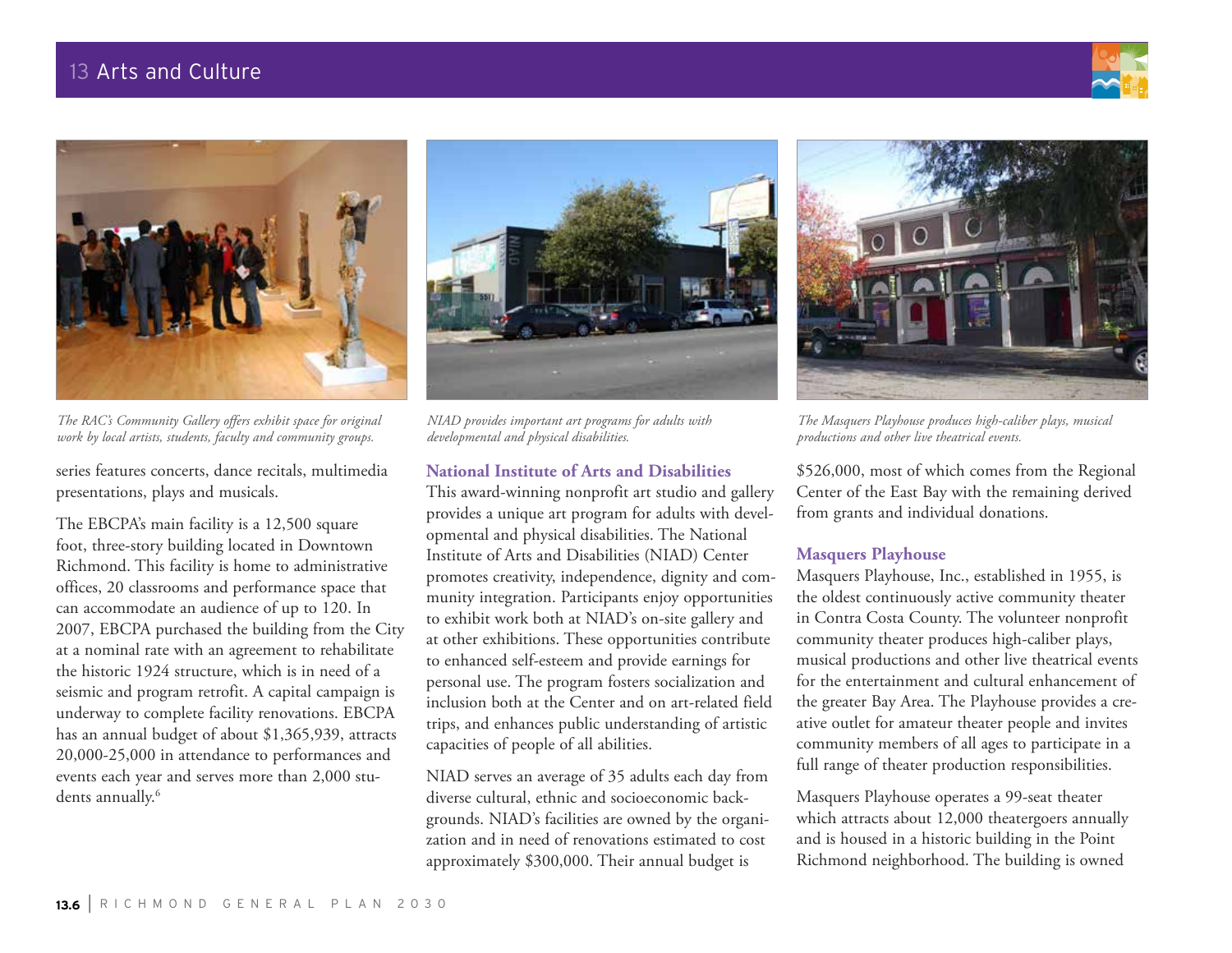



*The Richmond Museum of History promotes and facilitates the study of Richmond's History*

by the Masquers, but is in need of a seismic retrofit which is estimated to cost \$500,000 to \$750,000. Masquers operates as a nonprofit organization with an annual budget of \$165,000. Ticket sales account for about 65% to 70% of funds with the rest coming from individual donors and fundraisers.

#### **ArtsChange**

The ArtsChange Project has been instrumental in providing widespread community access to the arts. ArtsChange creates and installs diversity-themed exhibitions in the waiting areas of County Health and Social Service Centers with the goal of bringing educational, arts and cultural programming to these widely utilized public sites. Exhibitions are also shown at venues throughout the City. The project was launched in 1996 as a joint endeavor of the Richmond Health Center's Community Arts and Diversity Committee and Community Works, a



*The Richmond Memorial Auditorium may help ignite the area as a hub of arts and cultural activities.*

nonprofit community arts program. Objectives include: promoting working relationships among multicultural staff; celebrating the rich diversity of Richmond; building tolerance and healthy communities; and extending the benefits of the arts to underserved communities. Since its initiation, ArtsChange has produced more than five exhibits each year, attracting 10,000 patients, residents and others annually. ArtsChange operates as a nonprofit organization with an annual budget of \$130,000.

#### **Cultural Facilities**

In addition to the facilities that house Richmond's arts institutions, the Museum of History and Richmond's Memorial Auditorium and Convention Center are also programmed for cultural activities. These are further described below. Other community facilities such as libraries and civic buildings are discussed in the Community Facilities and Infrastructure Element.

#### **Richmond Museum of History**

The Richmond Museum of History was founded as a nonprofit organization in 1954 to promote and facilitate study of Richmond's history. Collections housed here include highlights of Richmond's prehistory, agricultural beginnings, industrial achievements and cultural legacy.

#### **Richmond Memorial Auditorium and Convention Center**

The Memorial Auditorium and Convention Center is located in the heart of the Civic Center and owned and operated by the City. The auditorium plays an important role in the community, providing space for school dances and annual community events. However, as Richmond's largest performance venue, the complex is underutilized. The building has a seating capacity of 3,756 and seven meeting rooms accommodating up to 480 people in total. The complex is close to the multimodal BART/ Amtrak transit station with convenient vehicular access to Interstates 80 and 580. With refurbishment, new management and promotion, the City hopes to maximize use of the Auditorium complex as an anchor, attracting world-class entertainers and artists and drawing visitors from beyond the region to experience the arts in Richmond.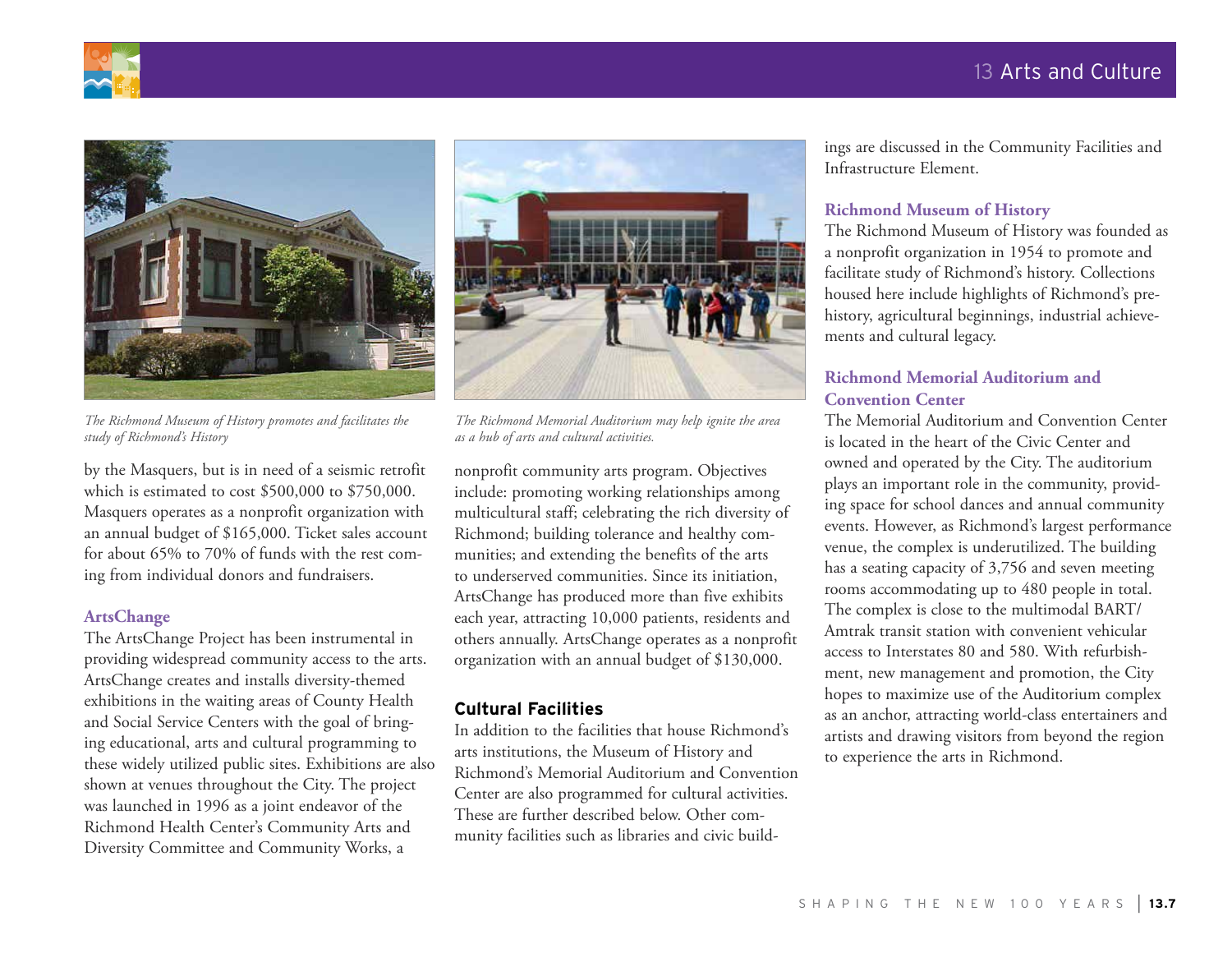

### **Arts Education and Program Partnerships**

Arts are a vital part of the educational experience. Not only do the arts nurture creative thinking and self-expression, but they can also cater to a broad range of learning styles. Fine arts and music programs often inspire students who do not respond readily to more academic curriculum or who are at risk of dropping out of school. Arts enrichment programs for children and adults have several positive benefits such as developing artistic talents, enhancing self-esteem, building critical thinking and social skills and increasing overall motivation to learn.

West Contra Costa Unified School District (WCCUSD) provides instruction and performance opportunities in instrumental and choral music to over 2,500 students across all grade levels. The District has one of the most comprehensive music education programs in the greater Bay Area. However, because of the severe budget restrictions faced by the public school system, the District relies on partnerships with arts organizations to provide fine arts and drama opportunities in the K-12 curriculum. Thousands of elementary, middle and high school students from the WCCUSD benefit from excellent arts programs partnerships with the East Bay Center for the Performing Arts (EBCPA), Richmond Art Center (RAC) and the San Francisco Art Institute (SFAI). These partnerships are critical to infusing arts curriculum into Richmond's schools.

#### **Richmond Art Center Education Programs**

The Richmond Art Center's (RAC) Education Programs consist of: on-site classes and workshops;



*EBCPA provides training and classes for community members of all ages at reduced costs for free of charge.* 

community projects; the ArtReach outreach program which includes custom-designed Artists in Schools residencies; and artist-led tours of RAC's exhibitions for schools and community groups including hands-on workshops for all participants. The Artists-in-Schools Program places professional artists at school sites throughout Richmond to conduct long-term, hands-on workshops reaching over 3,500 students in the West Contra Costa Unified School District each year. The Center remains committed to sponsoring projects in the community. It has spearheaded projects such as: a summer art program at a local housing complex; a large-scale community mural festival involving 30 local organizations; after-school programs at local community centers; and free-of-charge, hands-on art activities for children at community festivals such as Cinco de Mayo and Juneteenth.

### **East Bay Center for the Performing Arts Education Programs**

The East Bay Center for the Performing Arts (EBCPA) provides training and classes for community members of all ages at reduced costs or free of charge, and also collaborates with WCCUSD to provide invaluable on-site public school programs. Every year, the East Bay Center programs benefit more than 25,000 members of the ethnically diverse and low-income communities in and around Richmond. The EBCPA's Art and Public Education Division offers thousands of art classes at 10 - 15 public school sites, serving approximately 1,200 students each year. Sixty to 70 EBCPA professional artists/instructors are involved annually in public education programs, providing student instruction and teacher training workshops. The Center has launched a groundbreaking model project in three local schools, using an arts-based curriculum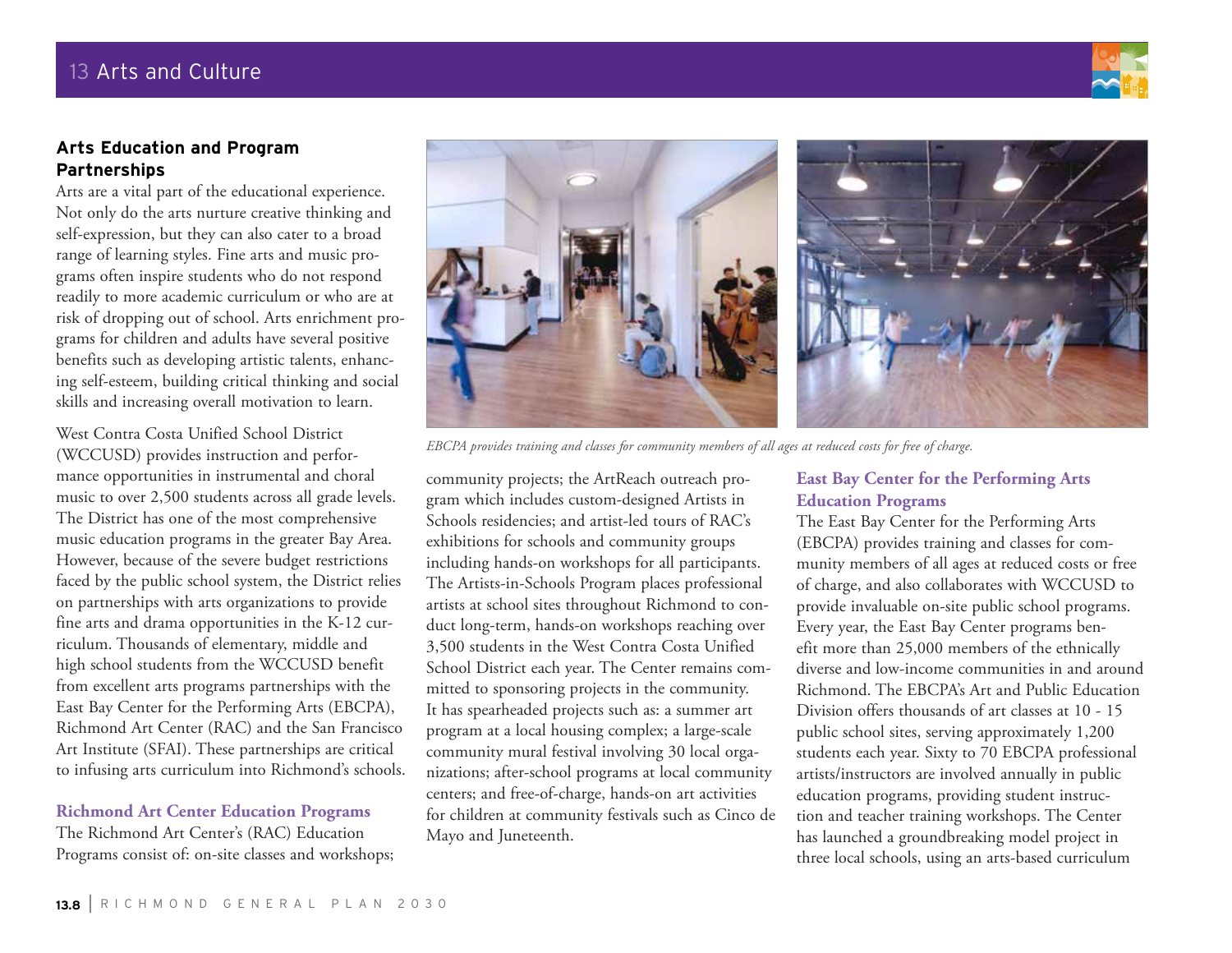



*Performances can help attract visitors to Richmond while supporting a tradition of arts in the community.*

to reach highly at-risk students. Additionally, the Intensive Summer Institute and Emerging Artist Fellowship programs provide advanced arts training and leadership opportunities annually for young adults. The excellence of its programs and contributions to arts in the community have earned the East Bay Center for Performing Arts prestigious local and national awards from organizations such as the Contra Costa Children and Families Policy Forum, the Black Filmmakers, the National Endowment for the Arts and the President's Committee on the Arts and the Humanities.

#### **San Francisco Art Institute Partnership: City Studio**

The San Francisco Art Institute (SFAI) is one of the United States' oldest and most prestigious private schools of higher education in contemporary art. In 2005, the Institute partnered with local organization Opportunity West and the West Contra Costa Unified School District to offer City Studio, a arts education program for underserved youth. The program is supported by grants from the James Irvine Foundation and the Walter and Elise Haas Fund, and is designed for high school juniors and seniors who have little or no access to arts training in secondary school. Over a two-year period youth participate in four 14-week projects held locally, led by local artists and distinguished SFAI faculty members. A network of advising and support services are also provided. Students are invited to participate in two summer intensive sessions held at the San Francisco undergraduate campus. Art material costs are covered and stipends are provided to cover the cost of travel to and from the San Francisco campus.

#### **Events and Festivals**

Cultural events and festivals are socially and economically significant. They provide opportunities to celebrate the City's rich culture and history. If effectively marketed and executed, events and festivals can serve to attract visitors, bring economic benefits and elevate Richmond's profile throughout the region.

There are several annual cultural events and festivals held in Richmond that draw attendees from throughout the Bay Area including: North Richmond Shoreline Festival, Cinco de Mayo Festival; Fourth of July Festival; Home Front Festival by the Bay; Juneteenth Festival; Music on the Main; the Point Richmond Summer Concert Series; Black History Month; The Art of Living Black Exhibition; Holiday Lighting Ceremony and Reception; North Richmond Shoreline Festival; and the October Arts and Humanities Month Celebration.7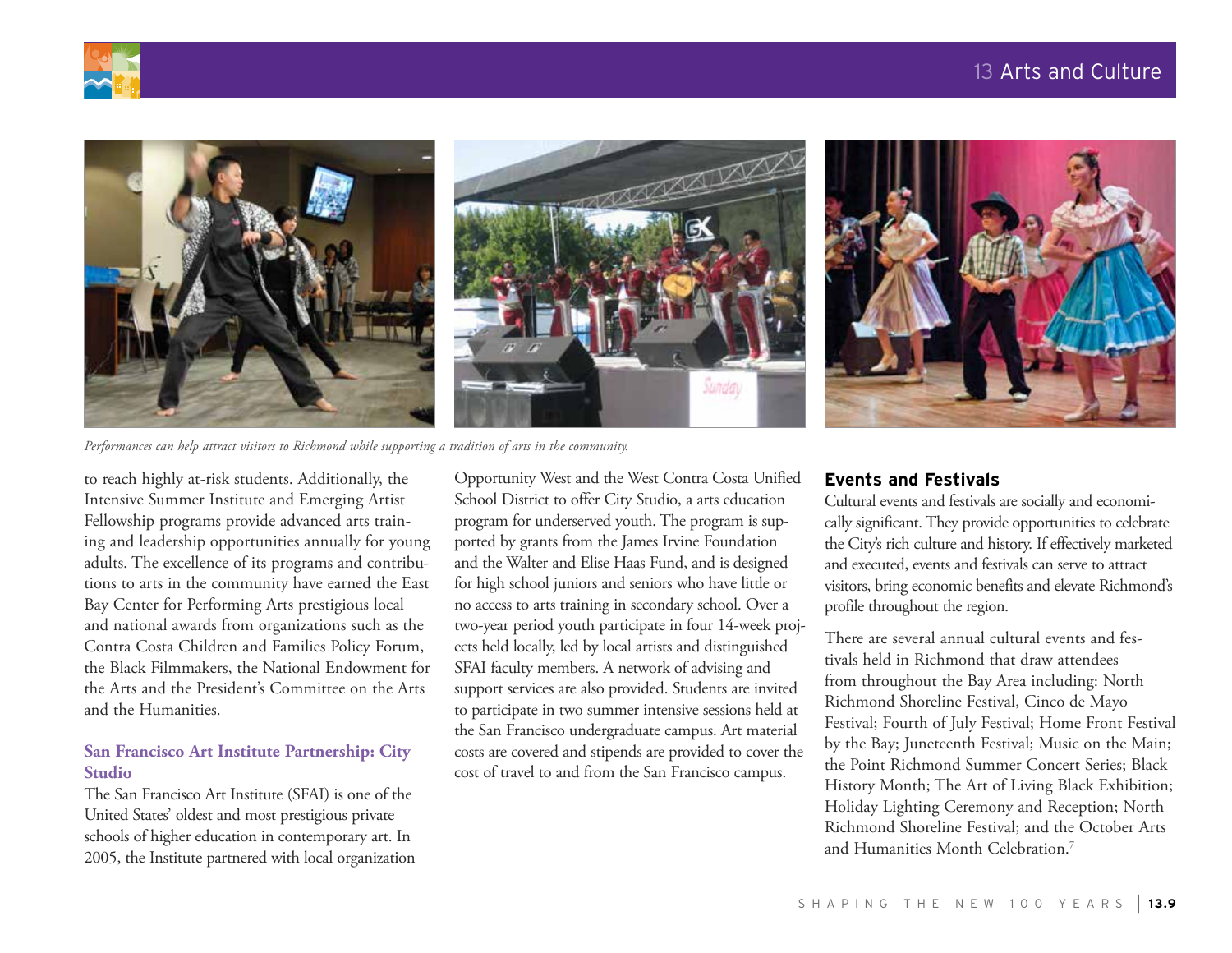

## Key Findings and Recommendations

Richmond's affordability, central Bay Area location, plentiful supply of light industrial parcels and proximity to world-class natural environments attract professional artists and cultural organizations. Richmond enjoys the benefit of a number of valuable arts institutions that provide high quality arts programming to the entire community. To ensure that this burgeoning arts community thrives, it is critical that the City builds and maintains its cultural foundation. Adequate staffing is needed to meet service commitments and to build partnerships and funding in support of arts and culture. As Richmond is a diverse community, additional priorities revolve around celebrating differences, breaking down barriers to arts program participation and ensuring widespread opportunities for arts exposure.

Stimulating a healthy arts environment in Richmond will continue to enhance the City's identity and provide economic benefits. The economic impact of the arts is substantial. At a national level, studies indicate that America's nonprofit arts industry generates \$134 billion in economic activity every year.8 Cities and counties are finding that nonprofit arts organizations contribute significantly to state economic growth and job creation. Studies indicate that the arts contribute far more to the economy in income and jobs than they receive in private contributions and public funding.9 Additionally, an assessment of cities and counties, both large and small, that have integrated art into their respective communities revealed that spending on the nonprofit arts



*Local artists can make a significant contribution to economic revitalizaiton.*

(directly and indirectly) supports more than 115,000 California full-time and part-time jobs and adds \$1 billion in income for the California economy.<sup>10</sup>

Public art, capital improvement projects and landscape design can make highly visible contributions to the urban environment, creating more attractive and inviting communities. Visual and performing arts can become part of a city's social fabric, creating enjoyable experiences for dialogue and thought. The arts can draw communities together through local events, partnerships and projects that engage a broad spectrum of citizens. The City of Richmond enjoys a strong basis from which to grow arts and culture.

The following key findings and recommendations are derived from existing conditions in Richmond as well as the community's vision for the future.

**Finding 1: The City has a rich arts and cultural tradition that contributes to its unique identity – Richmond seeks to continue to build this image as a regional center for arts and culture.** 

Bringing arts to the forefront can positively raise community perception, build civic pride, improve quality of life for Richmond residents and cultivate the City's cultural climate. Particularly in the Downtown area, infill opportunities exist in underutilized buildings that could accommodate independent artists and/or smaller arts organizations that need affordable studio, gallery or production space, or smaller performance venues. Some areas present opportunities for developing or retrofitting spaces for artists' live/work use. Arts programs and services can be expanded upon to ensure well-balanced and equitably distributed offerings. Other opportunities exist in developing organizational and decision-making tools to guide Richmond's long-term aspirations. Richmond can strengthen arts and cultural offerings by:

- • Raising the visibility of Richmond's assets and showcasing successful artistic endeavors through performances, exhibitions, sales and public art installations;
- • Developing incentives to grow the capacity of local artists and arts organizations;
- • Examining opportunities to integrate live/work artists studios;
- • Providing arts and culturally-based programs and activities for all ages and abilities;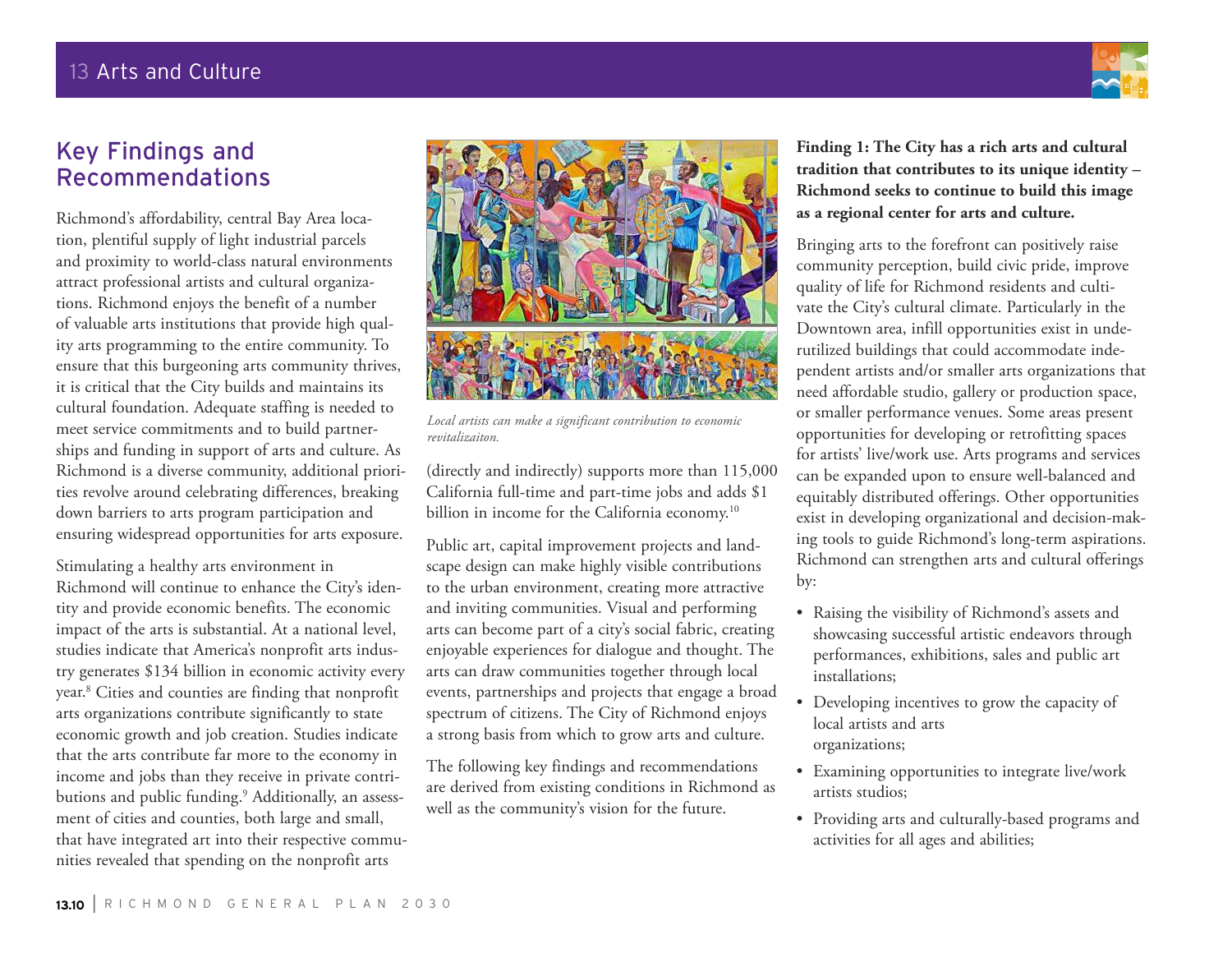

- • Breaking down barriers to arts program participation and arts exposure to ensure direct benefits to all community members;
- Developing a solid foundation for decision-making through assessment studies, master planning and a clarified City role in supporting arts and culture.

### **Finding 2: Arts and Culture can play a strong role in revitalization and economic development.**

A healthy arts environment can contribute to the City's character, long-term revitalization and economic development. Moreover, a thriving arts community can support local job growth and income and attract tourists seeking cultural destinations. Incorporating public art, improving facades and identifying new uses for underutilized buildings and sites will make the City a more attractive place to live, work and visit. Richmond can also leverage its multicultural diversity to establish a unique, marketable identity, promote cultural tourism and elevate the City's profile throughout the region. The City can enhance the contribution of the arts towards economic development and revitalization in Richmond by:

- Exploring the potential for defining focal areas or districts as cultural, historic and/or arts-related activity hubs;
- Identifying and assessing potentially catalytic projects and reuse of underutilized buildings and infill sites;
- Investing in storefront rehabilitation along key corridors and housing rehabilitation in neighborhoods;
- Incorporating public art throughout the City in Downtown, along key corridors and gateways, as well as in neighborhoods outside the City Center; and
- Highlighting Richmond's diversity by promoting culturally relevant public art and culturally-based programs, projects, retail stores and events.

### **Finding 3: Richmond benefits from nonprofit arts institutions that provide high-quality programs and services, but additional support is needed to sustain these institutions and ensure their longterm vitality.**

Richmond's nonprofit arts institutions make significant contributions to the community by providing arts and culturally-based programs for participants of all ages and abilities. The lack of resources available through West Contra Costa Unified School District to fund arts-based curriculum further elevates the role of the City and nonprofit arts institutions in maintaining valuable partnerships and sustaining rich educational arts and cultural offerings for youth and teens. Institutions such as East Bay Center for the Performing Arts (EBCPA), Richmond Art Center (RAC), the National Institute of Art and Disabilities (NIAD) operate out of facilities that are in need of maintenance, seismic retrofits or other upgrades.

Overall, they face major challenges in meeting annual operating costs, qualifying for matching grant

funding and completing necessary facility upgrades that will allow them to continue to deliver valuable services and economic benefits to the community. The City can support the long-term vitality of community-based arts institutions by:

- • Creating opportunities, capacities and partnerships to enable local arts entities to thrive;
- Helping to identify reliable funding mechanisms to support financially sound arts institutions that are able to meet demands for increased programs;
- • Developing resource allocation criteria and performance measures to guide City decision-making and to ensure accountability in arts funding distribution;
- • Pursuing joint-use agreements to maximize use of existing facilities for expanded programming;
- Strengthening existing partnerships and forging new partnerships to promote the expansion of arts and culture; and
- • Encouraging local transit planners to improve public transit connections and access to arts institutions.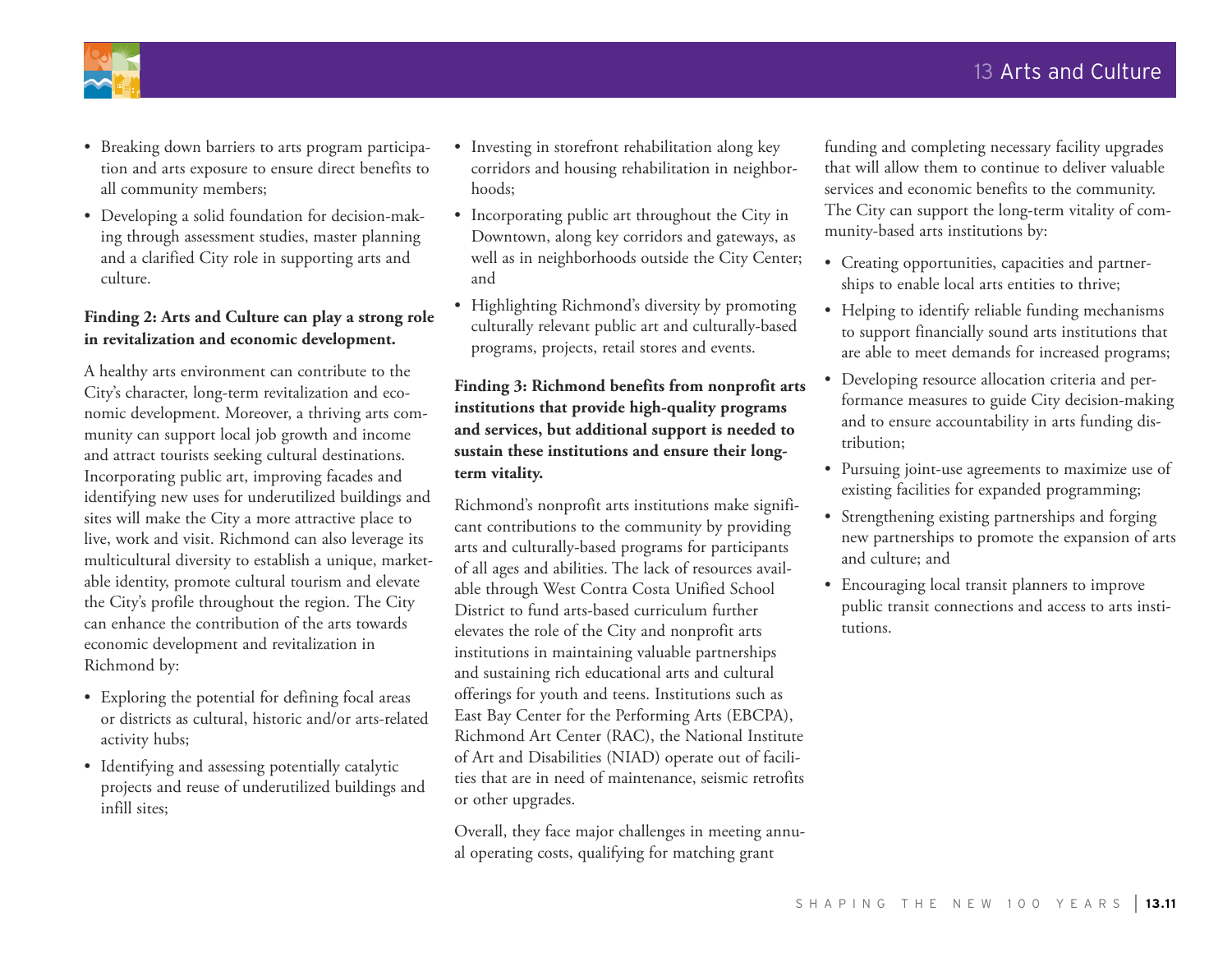

## Goals

### GOAL AC1: A Community Strengthened by the Arts

Celebrate diversity and raise social and cultural awareness of Richmond's citizens and visitors through a variety of artistic programs and forms of expression. Arts can serve as a powerful medium to reflect the unique character, social history and cultural diversity of a place. In addition, arts and culture provide valuable contributions to the lives of Richmond residents. Build on the prestige of successful arts institutions, maximize program participation and arts exposure and enhance projects and programs that offer broad benefits to community members of all ages, cultural backgrounds and abilities.

### GOAL AC2: Enhanced Economic Development Opportunities

Harness arts and culture as a key component of community revitalization. Arts and culture can contribute to both community character and economic well-being. The local economy can benefit from employment opportunities, an expanded tax base and increased property values. Weave arts and culture into all aspects of community life to build civic pride and identity, improve quality of life for residents and visitors, raise community perception and cultivate economic development opportunities.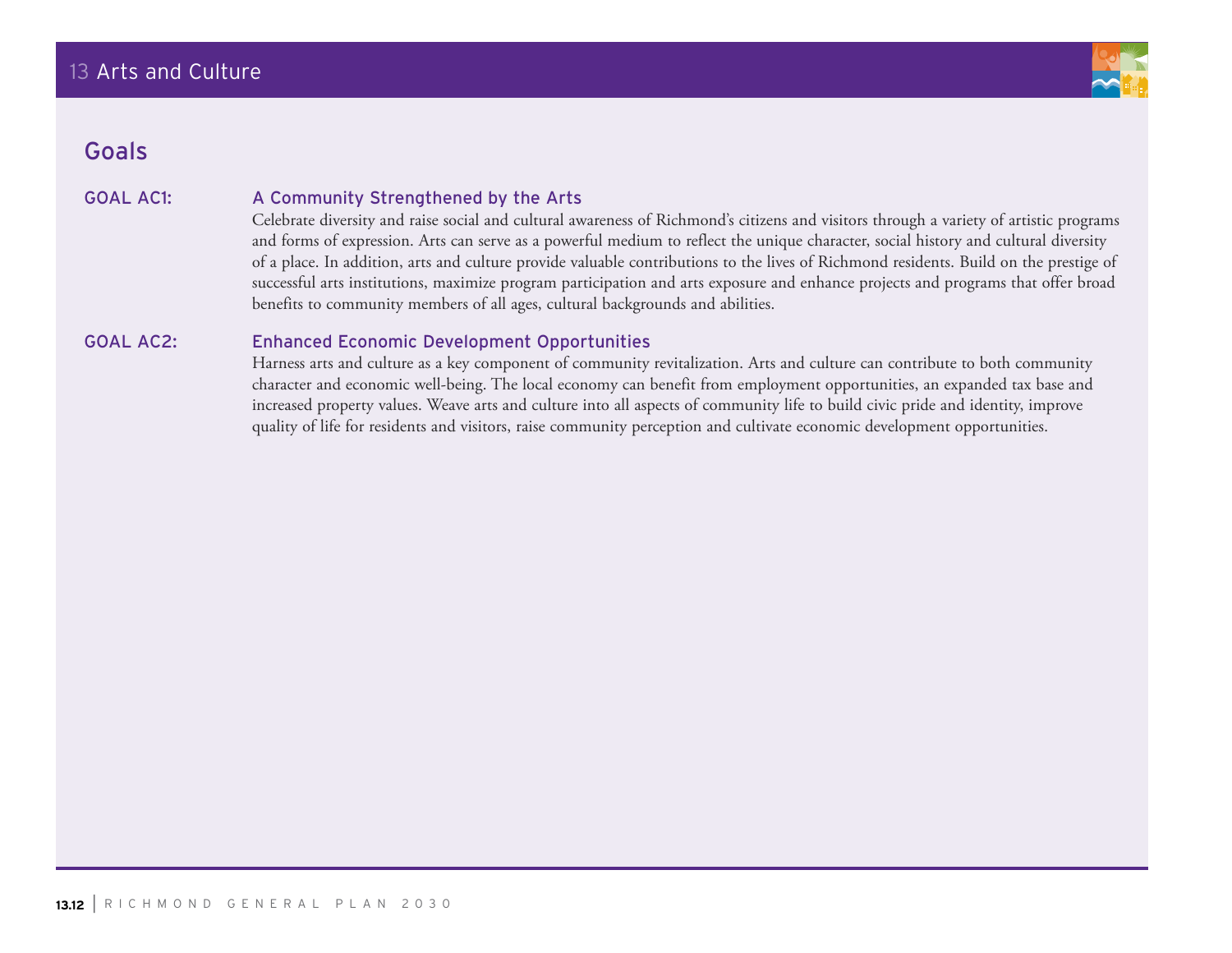

## Policies and Implementing Actions

A range of policies and implementing actions are outlined below in relation to each of the goals. These policies mandate, encourage or allow certain actions to be pursued throughout the duration of the General Plan. Together they serve as strategic directions for City staff and partners, highlighting where time and resources should be focused.

Each policy may either be correlated with a number of actions, or simply a single key implementing action. Conversely, some actions may support a range of policies. The policies and implementing actions are organized in two parts. First, all goal-related policies are described and each policy description is followed by a list of its associated implementing actions. Then, implementing actions are described in greater detail in the following section.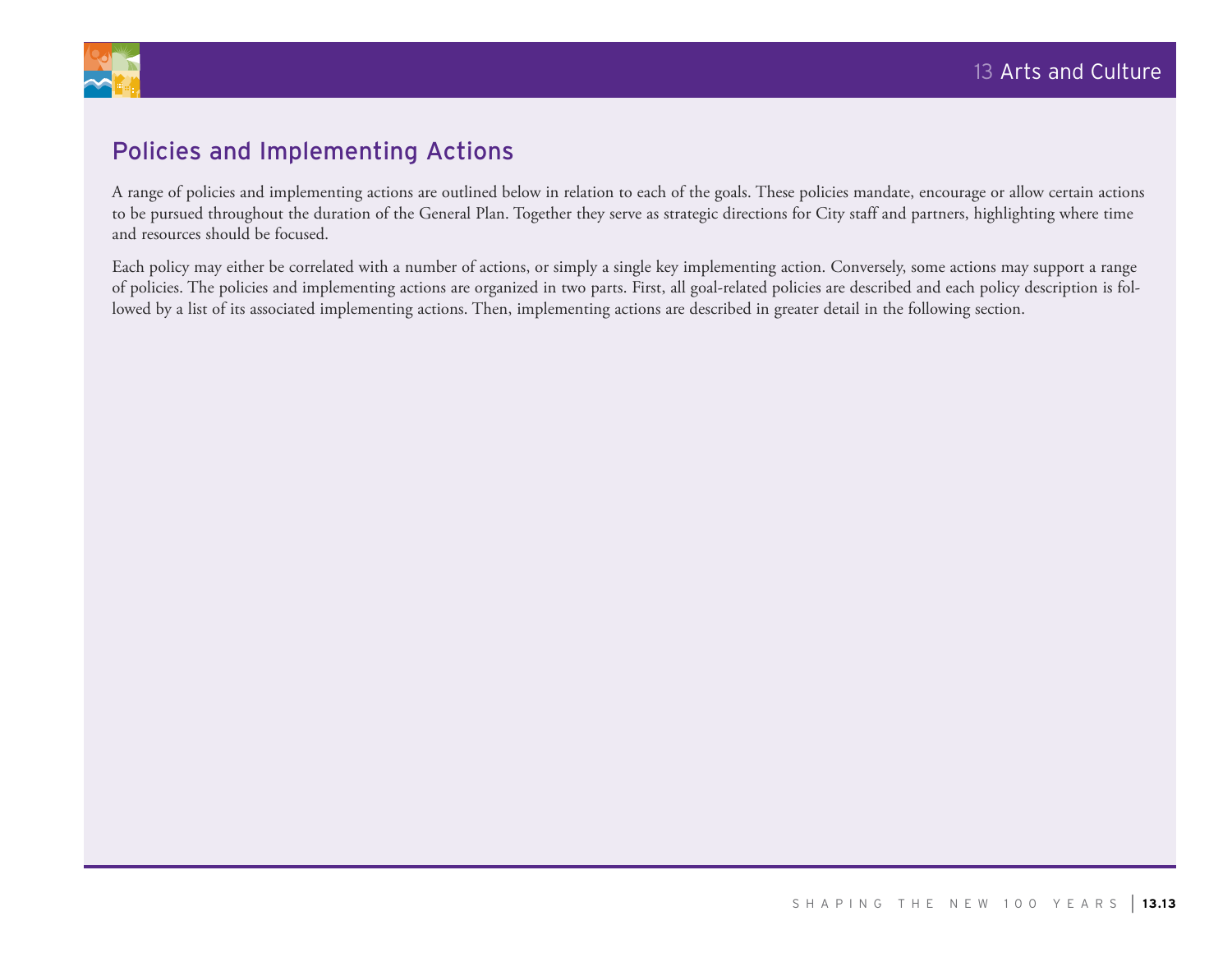

## GOAL AC1 A Community Strengthened by the Arts

### *Policy AC1.1 Widespread Exposure to Arts*

Promote arts to Richmond residents by incorporating art in widely-utilized public places, reducing barriers to program participation and creating effective outreach for community programs and celebrations. Integrating the arts physically and socially into City life will ensure its continued relevance to and support from the community and establish it as an integral part of Richmond's identify.

#### *Policy AC1.2 Well-Balanced and Equitably Distributed Programs and Services*

Nurture creativity and artistic talent in local youth and adults through a rich offering of well-balanced and equitably distributed arts and cultural educational programs and services. A comprehensive understanding of existing resources and community needs will provide a solid foundation for elevating arts and culture in enrichment programs. Conducting research and developing decision-making tools such as citywide needs assessment for recreational facilities, parks, programs and an updated Arts and Culture Master Plan, will help ensure a rich and equitable offering of arts programs, services and facilities. Joint-use agreements, publicprivate partnerships and dedicated City funds will provide resources to further expand programs and services in target areas.

#### *Policy AC1.3 Community-Based Arts Institutions*

Support community-based arts institutions that make significant contributions to the Richmond community and expand partnerships and support for arts organizations where feasible to ensure their long-term vitality and continued benefits to the community.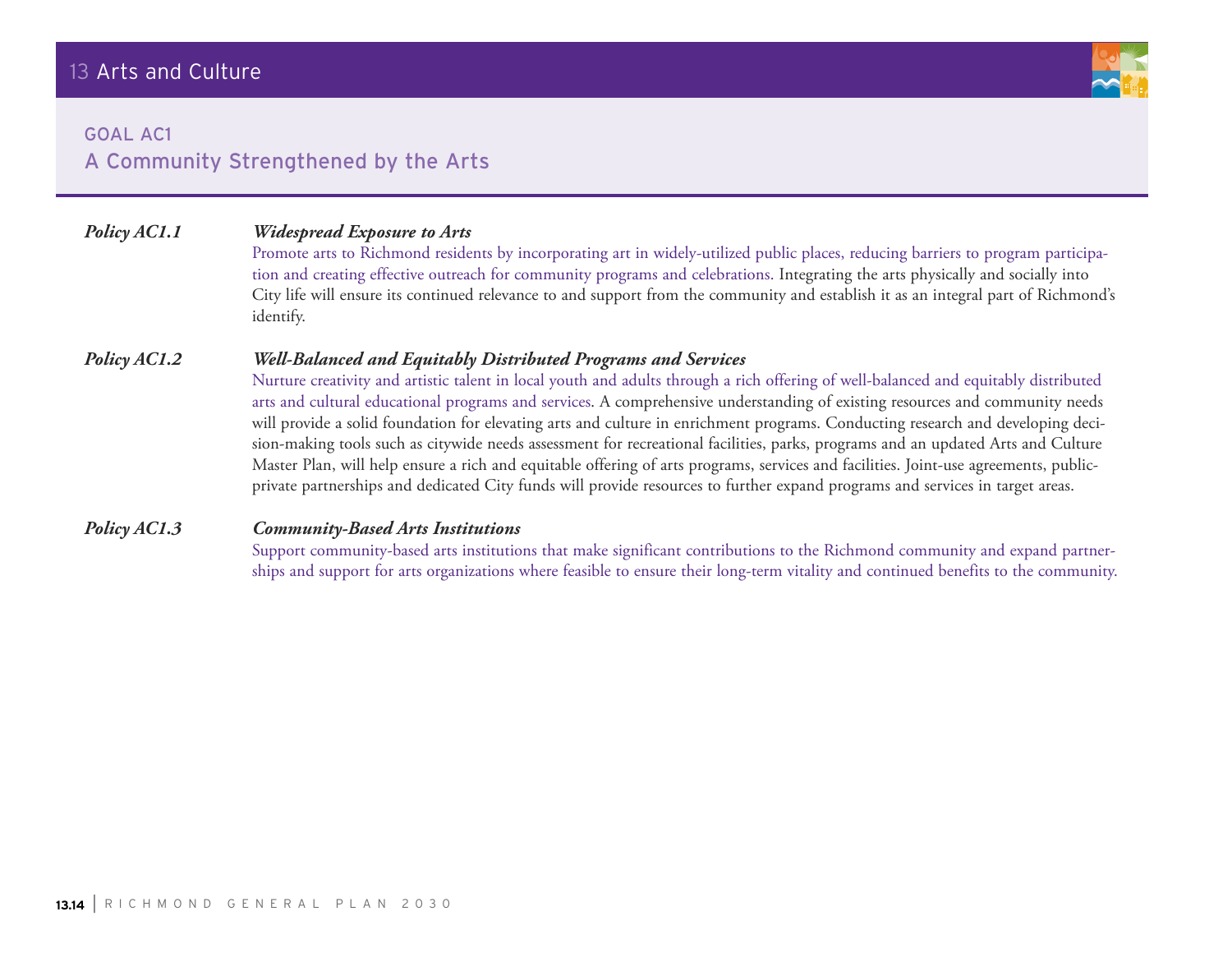

## GOAL AC1 A Community Strengthened by the Arts

### *Action AC1.A Arts and Culture Master Plan*

Regularly update Richmond's Arts and Culture Master Plan. The content and level of detail of the Plan should be expanded to:

- • Define public art and describe a comprehensive vision for arts and culture in the community;
- Identify and prioritize locations for public art;
- Develop guidelines to prioritize support for artists, institutions, programs or projects that increase awareness and visibility of culturally diverse, socially relevant and historic arts in Richmond, and involve citizens in art form expressions related to social and cultural themes;
- Identify priority projects to determine where time, resources and funding should be focused; and
- • Develop criteria and a clear process for implementing arts-related improvement projects throughout the City.

#### *Action AC1.B Art in Public Places Program*

Amend the Art in Public Places Program to ensure that public art projects occur efficiently and in a way that meets citywide objectives. The Art in Public Places Program should be amended to:

- Include private development projects and utilize a percentage of their budgets;
- Include parameters in relation to allocation of in-lieu developer fees;
- Expand the definition of "public art" to include literary arts;
- • Extend into neighborhoods and areas outside of Downtown;
- Outline specific criteria and selection processes for integrating public works of art;
- Describe a mandated process for project implementation that includes coordinating with key City departments and stakeholders, providing a method for appointing representatives to the Public Art Selection Committee and specifying a method of selecting and contracting with artists for the design, execution and siting of public art;
- • Outline a dedication and disbursement process for the Public Art Projects Account; and
- Clarify responsibilities for maintenance of public art.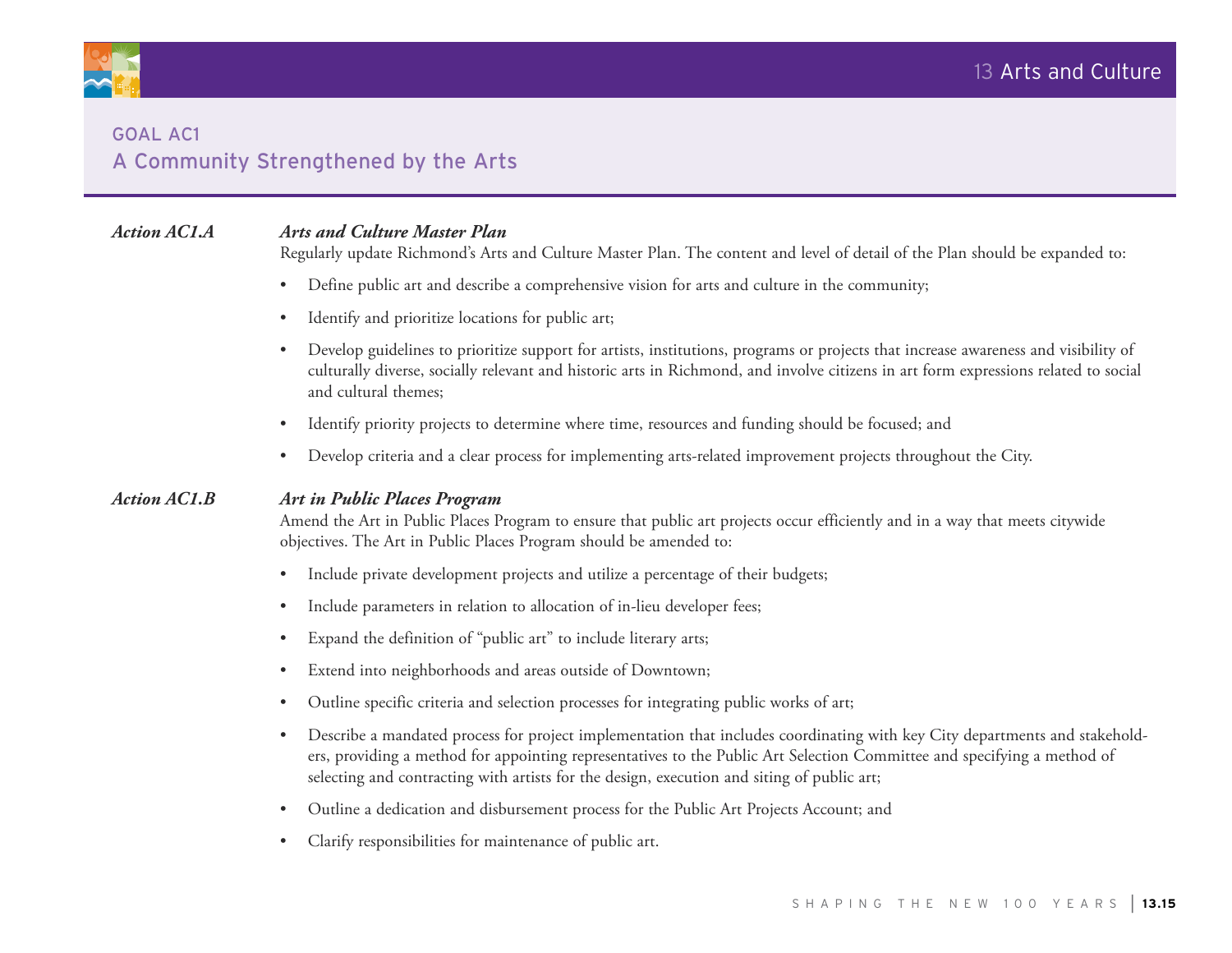

## GOAL AC1 A Community Strengthened by the Arts

### *Action AC1.C Local Arts*

Support arts endeavors and institutions. Support targeted grant proposals, public-private partnerships or other mechanisms that could help provide financial assistance toward: core support for general operating costs; facility upgrades; maintenance; arts equipment and supplies; teaching stipends; supplements for reduced or waived student fees; and technological upgrades to expand opportunities to develop technology-based expertise.

*See also: ED1.I*

#### *Action AC1.D Joint-Use Agreements*

Pursue joint-use agreements with West Contra Costa Unified School District, East Bay Regional Parks District, neighboring cities, public agencies, private entities and nonprofit organizations that own and operate facilities within the City. In addition to providing more space for recreational and enrichment programming, strategic partnerships can provide the benefit of shared renovation, development, maintenance and operational costs.

*See also: ED1.E, EH1.D, HW1.G, CF2.A and PR1.F.*

#### *Action AC1.E Strategic Plan for Arts Organizations*

Update the Arts Strategic Plan to address the City's needs in promoting the role of arts and culture in Richmond. The Plan should outline a solid framework of roles, responsibilities and operating procedures to assist in decision-making. More specifically, the Plan should:

- Clearly define the role of City government and leaders in promoting and supporting arts and culture;
- List operating procedures and protocols for communicating between City staff and community arts groups;
- Refine arts committee roles and streamline the organizational framework of arts committees;
- • Identify staff resources to conduct arts coordination and programming, and to build partnerships and funding in support of arts and culture; and
- • Identify venues for collaborative programming and information exchange, joint-funding exploration, increased potential for joint-projects and synergy between City departments regarding arts-related interests.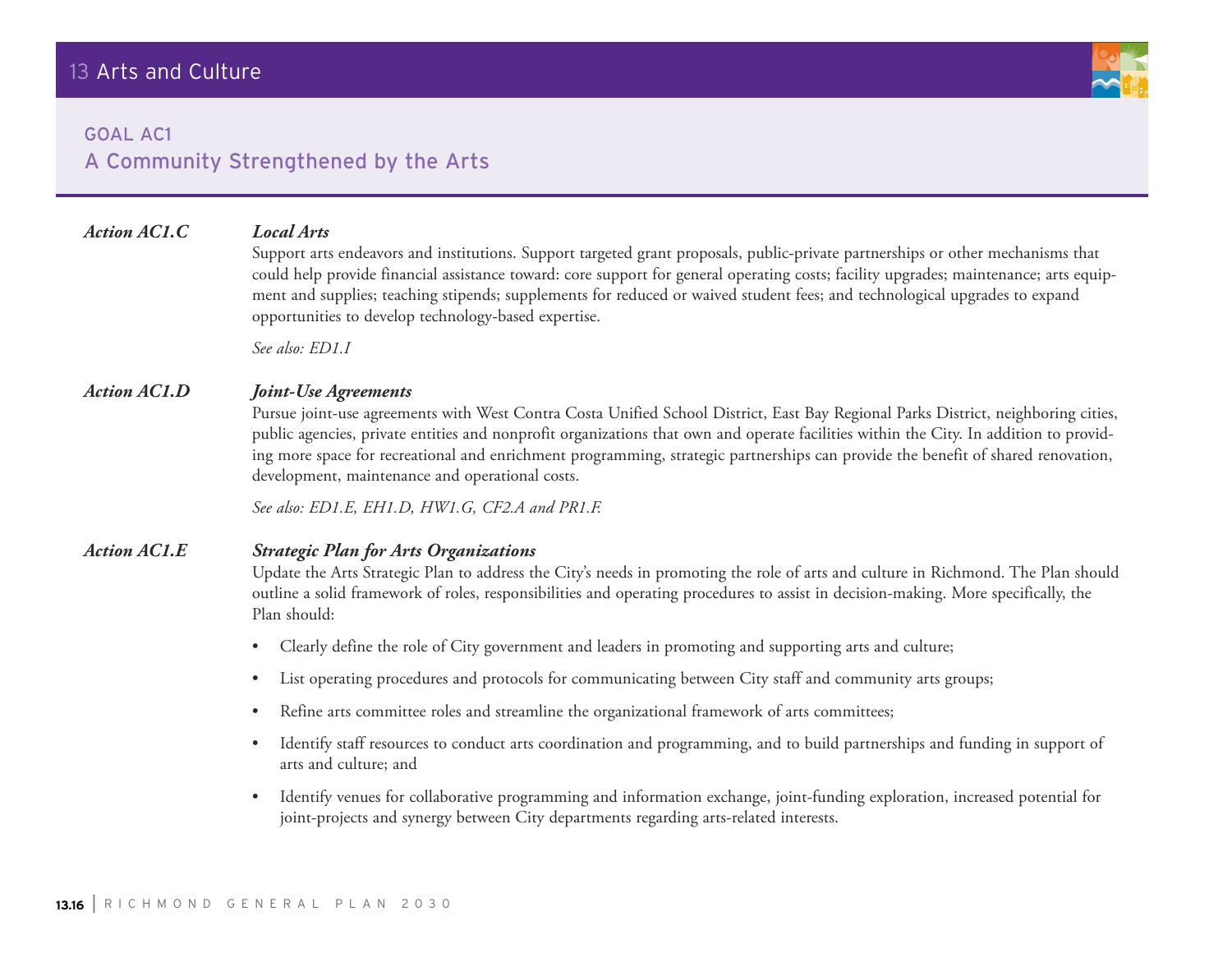

## GOAL AC2 Enhanced Economic Development Opportunities

### *Policy AC2.1 Community Revitalization*

Promote arts and culture as a key component of community revitalization. Building a foundation and context for arts and culture is an important aspect of growing arts-related activity in the area. The following types of uses may help to achieve this: a greater mix of building and public space uses; new higher density housing; live/work artists' studios; expanded entertainment opportunities Downtown and throughout the City; a diversity of venues to showcase the arts; expanded regional shopping and restaurants; and ethnically diverse eateries and marketplaces.

#### *Policy AC2.2 Arts and Culture Identity*

Build on the arts and cultural assets of Richmond to establish a positive image and business environment. To strengthen its arts and cultural identity, the City encourages inclusion of multicultural and diversity-themed artistic offerings in new commercial and mixed-use developments; incentives such as affordable studio workspace for local artists and arts organizations; and sponsoring festivals and events to provide opportunities to draw the community together and welcome visitors to share in Richmond's unique celebrations. Richmond's unique heritage and strong diversity can be portrayed through theatrical performances, festivals, music, art shows and foods that reflect Richmond's diverse population.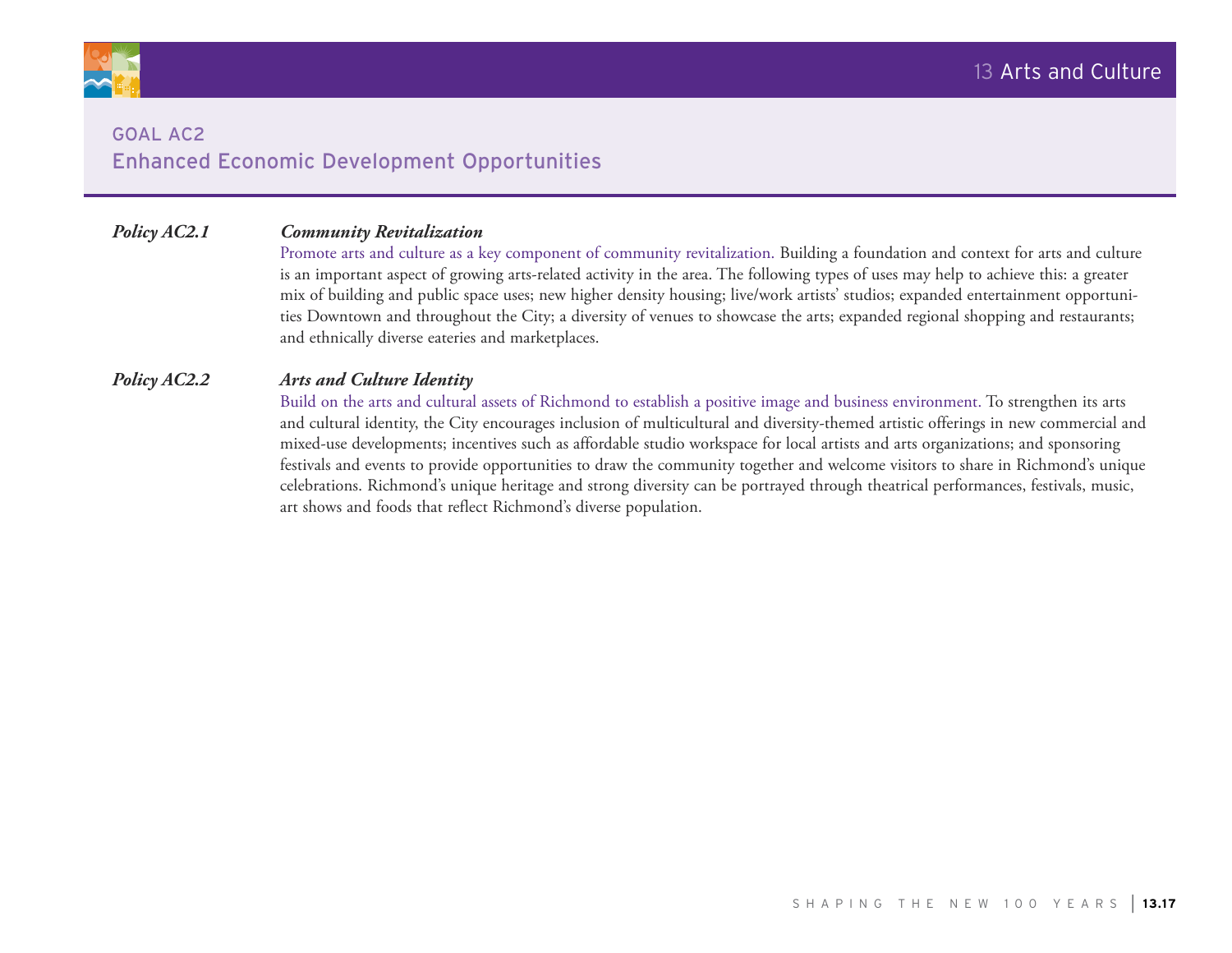#### GOAL AC2

## Enhanced Economic Development Opportunities

## *Action AC2.A Culturally-Based Retail*

Encourage culturally-based retail establishments and eateries that reflect Richmond's diversity. Leveraging Richmond's diversity

can establish a unique, marketable identity for the City and promote cultural tourism.

*See also: ED2.I*

#### *Action AC2.B Artists' Incentives Program*

Consider developing an incentives program to grow the capacity of local artists and arts organizations. Encourage developers and property owners to provide affordable, strategically-located studio workspace and performance and exhibit space in underutilized buildings. Encourage professional exhibitions and art sales. Support local artists as entrepreneurs by connecting them with grant applications and resources to secure support for their work. A web-accessible arts resource directory could provide key information for artists and those interested in arts services. The directory could include information such as lists and contact information for local artists, links to arts grants or grant libraries, grant applications, guidelines for applying for nonprofit and City funding and announcements for upcoming arts-related events.

#### *Action AC2.C Public Art Guidelines*

Regularly update public art guidelines and selection criteria to prioritize public art themes that relate to social and cultural themes such as social justice, anti-violence, cultural diversity, history and others. Strengthening and expressing ethnic and cultural identities throughout Richmond is an important source of community pride. Multicultural and diversity-themed arts will help develop diversity as a niche of Richmond's artistic offerings.

#### *Action: AC2.D Public-Private Partnerships*

Initiate conversations to expand existing partnerships and forge new innovative public-private partnerships to foster and promote art opportunities for maximizing funding, maintaining long-term viability of arts programs and creating new opportunities for enhancing arts education and arts programming in the community.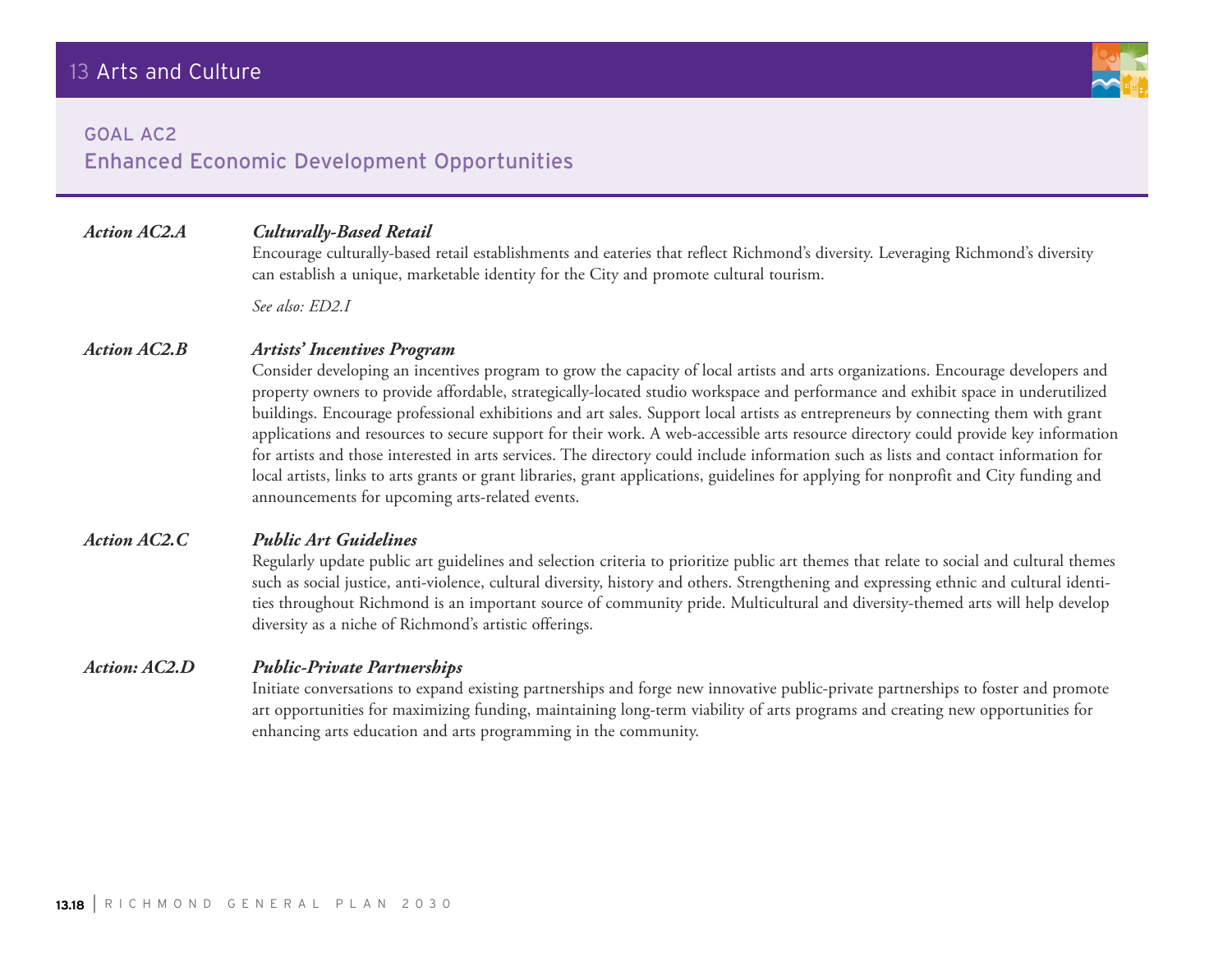



## Summary of Implementing Actions

The table presented on the following pages is a tool for guiding implementation of the City's Arts and Culture Element. Organized by the community's broad goals, the table provides an overview of policies and implementing actions detailed in the previous section. Each action is linked to a designated lead responsible party. Related policies are identified in the final column.

#### Goal AC1: A Community Strengthened by the Arts

| <b>Action</b>      |                                       | Lead Responsibility     | <b>Supporting Policies</b> |
|--------------------|---------------------------------------|-------------------------|----------------------------|
| AC1.A              | Arts and Culture Master Plan          | Library Services        | AC1.1, AC1.2, AC1.3        |
| AC1.B              | Art in Public Places Program          | Redevelopment Agency    | AC1.1                      |
| AC <sub>1</sub> .C | Local Arts                            | <b>Library Services</b> | AC1.1, AC1.2, AC1.3        |
| AC1.D              | Joint-Use Agreements                  | City Manager's Office   | AC1.1, AC1.2, AC1.3        |
| AC1.E              | Strategic Plan for Arts Organizations | Library Services        | AC1.1, AC1.2, AC1.3        |

#### Goal AC2: Enhanced Economic Development Opportunities

| Action |                             | Lead Responsibility            | <b>Supporting Policies</b> |
|--------|-----------------------------|--------------------------------|----------------------------|
| AC2.A  | Culturally-Based Retail     | Office of Economic Development | AC2.1                      |
| AC2.B  | Artists' Incentives Program | Redevelopment Agency           | AC2.1, AC2.2               |
| AC2.C  | Public Art Guidelines       | Planning and Building Services | AC2.2                      |
| AC2.D  | Public-Private Partnerships | Redevelopment Agency           | AC2.1, AC2.2               |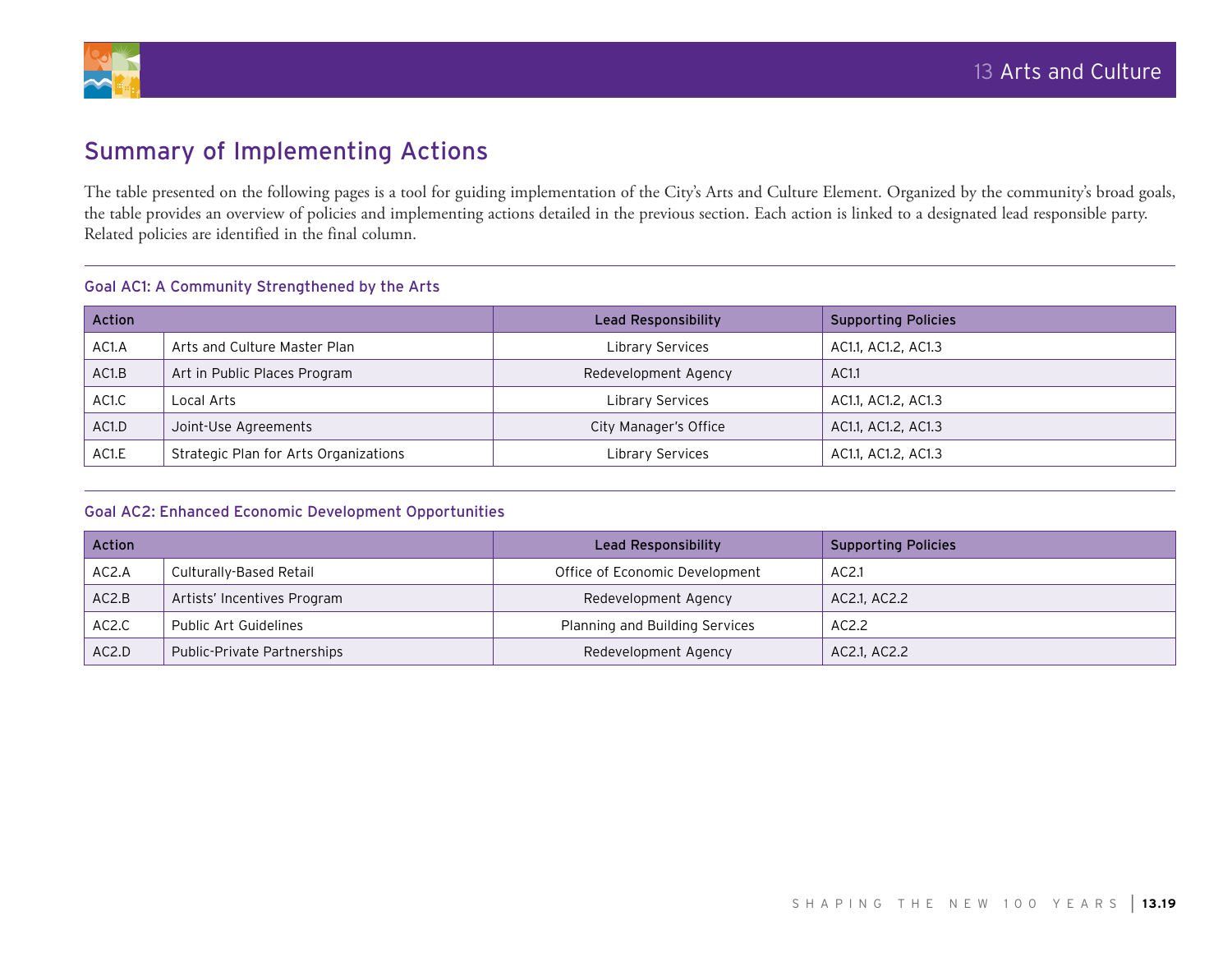## Regulatory Framework

The City currently relies on a range of organizations and regulatory tools to support and guide arts and cultural growth in Richmond.

#### **Organizations**

A number of City-based and/or City-supported organizations have been instrumental in the preservation of resources and the growth of arts and culture in Richmond: Richmond Arts and Culture Division, Richmond Arts and Culture Commission, Arts Forum and the City Public Art Advisory Committee. Roles and responsibilities of these groups are described in more detail below. While the level of activity in these organizations has varied dramatically over the years as a result of budget constraints, each has played a valuable role in advancing arts awareness and augmenting collaborations among and with the City's cultural organizations.

#### **Richmond Arts and Culture Division**

The professionally staffed Arts and Culture Division operates under the umbrella of the Library and Cultural Services Department. The Division works as a liaison between organizations, artists, the City of Richmond and the community to promote the arts.

#### **Richmond Arts and Culture Commission**

The Richmond Arts and Culture Commission (RACC) was formed by the City Council in 1988, when the Council and the Mayor appointed 11

City residents to serve a four-year term as unpaid members. The RACC is funded primarily by the City of Richmond, receiving project support from the Richmond Redevelopment Agency, the National Endowment for the Arts, First Five (Contra Costa County Children and Families Commission), East Bay Community Foundation and the Raymond Family Foundation. The purpose of the Commission as described in the enabling ordinance is to: advise the City on public policy relating to the arts; cooperate with existing public and private agencies to develop programs to further the development and public awareness of the fine and performing arts reflecting the cultural diversity and historical resources of the City; facilitate communication and cooperation among arts groups; develop funding and resources of the City; disseminate information concerning the arts and cultural programs; and serve as a liaison between residents, artists, arts organizations and City government.<sup>11</sup>

#### **Arts Forum**

The Arts Forum, formerly known as the Richmond Arts Administrators Group (RAAG), was active from 2001 to 2003. The Forum, spearheaded and staffed by the City's Arts and Culture Division, consisted of executive staff from each of Richmond's cultural institutions and nonprofit organizations. The primary role of the Arts Forum was to convene City staff with directors of each Richmond-based arts organization to discuss challenges and potential collaborations, share grant resources and consider ways of furthering arts progress in Richmond.<sup>12</sup> This monthly gathering of arts administrators served as a solid foundation for collaborative programming.

The partnership between the Arts and Culture Commission and the Arts Forum was critical to many of the Commission's accomplishments. The Forum has not been meeting regularly since 2004 due to lack of funding (http://www.ci.richmond. ca.us/documentview.asp?DID=118).

### **City Public Art Advisory Committee**

Composed of community representatives, artists and art professionals, the City's Public Art Advisory Committee reviews approved capital improvement projects each budget year and develops a Public Art Plan to guide the Percent for the Arts Program.<sup>3</sup> The Public Art Plan identifies sites, concepts and approaches for integrating public art into Capital Improvement Projects. Once projects are approved by the Arts and Culture Commission and the City Council, staff develops project parameters, initiating the artist selection process and coordinating the artist's work with the work of other professionals involved in the project (http://www.ci.richmond. ca.us/index.asp?NID=118).

### **Plans and Ordinances**

#### **Richmond Cultural Master Plan**

Richmond's most comprehensive background document for arts, culture and historic resources is the Cultural Master Plan, prepared by the Arts and Culture Commission in 1994 and updated in 2002. The intent of the Master Plan is to focus the City's overall activities and programs related to arts, culture and heritage. The original 1994 Cultural Master Plan included a needs assessment that was not reevaluated during the 2002 Master Plan Update.

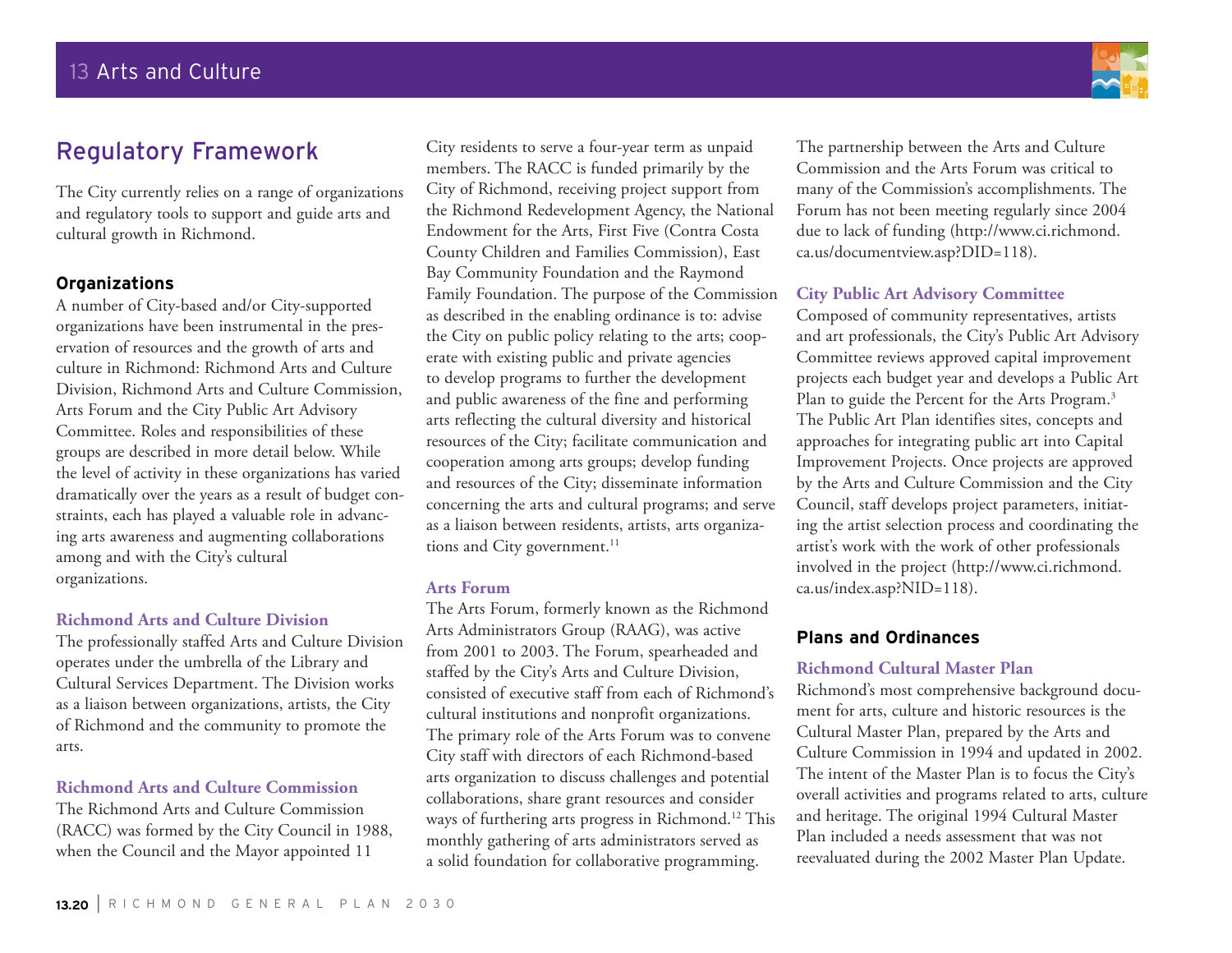

The Update focused on organizational development and strategies for the Arts and Culture Commission which faced shortages in funding and staffing.<sup>12</sup> That document is intended to serve as a work directive for the Arts and Culture Commission for a two to five-year time frame.

#### **Macdonald Avenue Economic Revitalization Plan**

Completed in 2004, the Macdonald Avenue Economic Revitalization Plan guides long-term development along Macdonald Avenue. Through design guidelines, identifying opportunity sites and economic development strategies, the Plan seeks to transform Downtown into a pedestrian-friendly urban village offering products, services, arts and entertainment that reflect the community's rich and diverse heritage.<sup>13</sup>

#### **The Public Art Plan**

The Public Art Plan identifies sites, concepts and approaches for integrating public art into Capital Improvement Projects through the Percent for Arts Ordinance. The Plan is prepared annually and submitted first to the Arts and Culture Commission, and then to the City Council for review and approval. Once projects are approved, staff develops project parameters, initiating the artist selection process and coordinating the artist's work with the work of other professionals involved in potential projects.

#### **Percent for Arts Ordinance**

The City's Percent for Arts Ordinance allows funds to be pooled from several capital improvement projects to locate public art throughout the City and

in its underserved neighborhoods. The Ordinance was adopted in 1997 to ensure the involvement of artists in City and Redevelopment Agency Capital Improvement Projects. The program sets aside 1.5% of eligible Capital Improvement Project budgets into a Public Art Projects Account to cover costs associated with public art acquisition, siting, maintenance, education programs and other projects approved as eligible under the Annual Public Art Plan.

#### **Historic Preservation Ordinance**

The Ordinance guides the City in protecting and restoring historic buildings, creating compatibility with historic districts, acknowledging Richmond's industrial historic identity and celebrating the City's long-standing multicultural background.